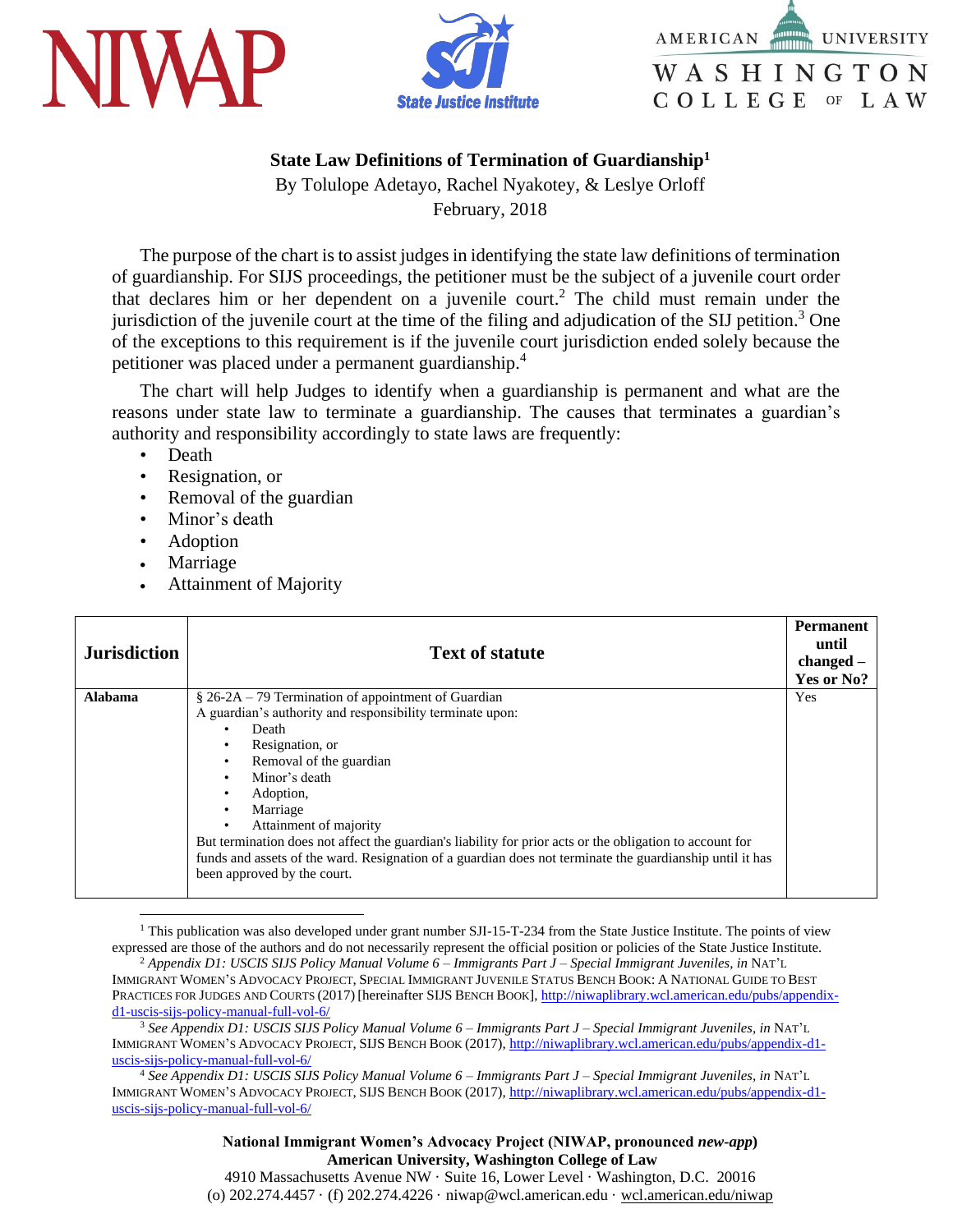|                | NOTE:                                                                                                                                                                                                                                                                                                                                                                                                                                                                                                                                                                                                                                                                                                                                                                                                                                                                                                                                                                                                                        |     |
|----------------|------------------------------------------------------------------------------------------------------------------------------------------------------------------------------------------------------------------------------------------------------------------------------------------------------------------------------------------------------------------------------------------------------------------------------------------------------------------------------------------------------------------------------------------------------------------------------------------------------------------------------------------------------------------------------------------------------------------------------------------------------------------------------------------------------------------------------------------------------------------------------------------------------------------------------------------------------------------------------------------------------------------------------|-----|
| Alaska         | Ala. Code 1975 § 26-2A-81<br>§ 26-2A-81. Resignation, removal<br>In the welfare of a ward or the ward, if 14 or more years of age, may petition for removal of a guardian<br>on the ground that removal would be in the best interest of the ward or for any other order that is<br>in the best interest of the ward. A guardian may petition for permission to resign. A petition for<br>removal or for permission to resign may, but need not, include a request for appointment of a successor<br>guardian<br>§ 13.26.171. Termination of appointment of guardian; general                                                                                                                                                                                                                                                                                                                                                                                                                                                | Yes |
|                | A guardian's authority and responsibility terminate upon the:<br>Death,<br>$\bullet$<br>Resignation,<br>Minor's death,<br>Attainment of majority<br>$\bullet$<br>Adoption or marriage,<br>But termination does not affect the guardian's liability for prior acts, nor the obligation to account for<br>funds and assets of the ward. Resignation of a guardian does not terminate the guardianship until it has<br>been approved by the court. A testamentary appointment under an informally probated<br>will terminates if the will is later denied probate in a formal proceeding.                                                                                                                                                                                                                                                                                                                                                                                                                                       |     |
| <b>Arizona</b> | § 14-5210 - Termination of appointment of Guardian<br>A guardian's authority and responsibility terminates on the:<br>$\bullet$<br>Death,<br>Resignation or removal,<br>$\bullet$<br>Minor's death<br>Adoption<br>Marriage or attainment of majority.<br>Termination does not affect the guardian's liability for prior acts or the guardian's obligation to account<br>for the ward's monies and assets. Resignation of a guardian does not terminate the guardianship until it<br>has been approved by the court.<br>NOTE:<br>A.R.S. § 14-5212 - Resignation or removal proceedings<br>Any person interested in the welfare of a ward or the ward, if fourteen or more years of age, may<br>petition for removal of a guardian on the ground that removal would be in the best interests of the ward,<br>or for any other order that is in the best interest of the ward. A guardian may petition for permission to<br>resign. A petition for removal or for permission to resign may, but need not, include a request for | Yes |
| Arkansas       | appointment of a successor guardian<br>A.C.A. § 28-65-706 - Termination of guardianships<br>The court having jurisdiction of the ward shall not <b>terminate</b> the guardianship of a living ward of the<br>Public Guardian for Adults unless the court declares that the ward is restored to capacity or a successor<br>guardian is appointed                                                                                                                                                                                                                                                                                                                                                                                                                                                                                                                                                                                                                                                                              | Yes |
| California     | West's Ann.Cal.Prob.Code § 1600 - Majority, death, adoption, or emancipation of ward<br>(a) A guardianship of the person or estate or both terminates when the ward<br>attains majority unless, pursuant to Section 1510.1, the ward requests the extension of, or<br>consents to the extension of, the guardianship of the person until the ward attains 21 years<br>of age.<br>(b) A guardianship of the person terminates<br>upon the death of the ward,<br>$\bullet$<br>the adoption of the ward, or upon<br>$\bullet$<br>the emancipation of the ward under Section 7002 of the Family Code.<br>$\bullet$<br>NOTE:                                                                                                                                                                                                                                                                                                                                                                                                      | Yes |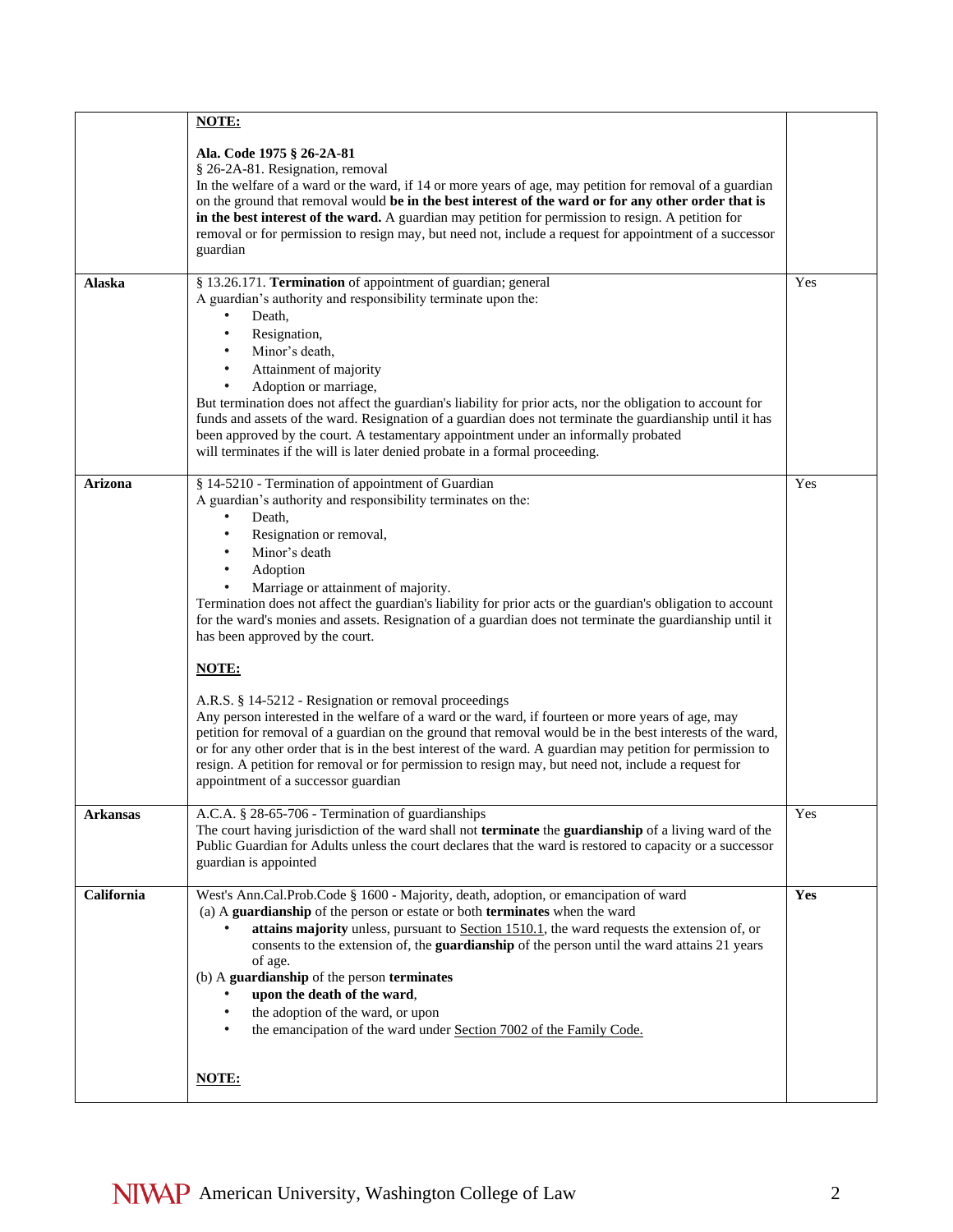|             | West's Ann.Cal.Prob.Code § 1510.1 - Appointment of guardian for unmarried individual<br>between 18 and 21 years of age; findings regarding special immigrant juvenile status; rights as an<br>adult; adoption of rules and forms for implementation<br>$(a)(1)$ With the consent of the proposed ward, the court may appoint a guardian of the person for an<br>unmarried individual who is 18 years of age or older, but who has not yet attained 21 years of age, in<br>connection with a petition to make the necessary findings regarding special immigrant juvenile status<br>pursuant to subdivision (b) of Section 155 of the Code of Civil Procedure.<br>(2) A petition for guardianship of the person of a proposed ward who is 18 years of age or older, but<br>who has not yet attained 21 years of age, may be filed by a relative or any other person on behalf of the<br>proposed ward, or the proposed ward.<br>$(b)(1)$ At the request of, or with the consent of, the ward, the court may extend an existing guardianship<br>of the person for a ward past 18 years of age, for purposes of allowing the ward to complete the<br>application process with the United States Citizenship and Immigration Services for classification as a<br>special immigrant juvenile pursuant to Section $1101(a)(27)$ (J) of Title 8 of the United States Code.<br>(2) A relative or any other person on behalf of a ward, or the ward, may file a petition to extend the<br>guardianship of the person for a period of time not to extend beyond the ward reaching 21 years of age.<br>(c) This section does not authorize the guardian to abrogate any of the rights that a person who has<br>attained 18 years of age may have as an adult under state law, including, but not limited to, decisions<br>regarding the ward's medical treatment, education, or residence, without the ward's express consent.<br>(d) For purposes of this division, the terms "child," "minor," and "ward" include an unmarried                                                                                                                                                                                                                                                                                                                                                                                                                                      |     |
|-------------|------------------------------------------------------------------------------------------------------------------------------------------------------------------------------------------------------------------------------------------------------------------------------------------------------------------------------------------------------------------------------------------------------------------------------------------------------------------------------------------------------------------------------------------------------------------------------------------------------------------------------------------------------------------------------------------------------------------------------------------------------------------------------------------------------------------------------------------------------------------------------------------------------------------------------------------------------------------------------------------------------------------------------------------------------------------------------------------------------------------------------------------------------------------------------------------------------------------------------------------------------------------------------------------------------------------------------------------------------------------------------------------------------------------------------------------------------------------------------------------------------------------------------------------------------------------------------------------------------------------------------------------------------------------------------------------------------------------------------------------------------------------------------------------------------------------------------------------------------------------------------------------------------------------------------------------------------------------------------------------------------------------------------------------------------------------------------------------------------------------------------------------------------------------------------------------------------------------------------------------------------------------------------------------------------------------------------------------------------------------------------------------------------------------------------------------------------------|-----|
|             | individual who is younger than 21 years of age and who, pursuant to this section, consents to the<br>appointment of a guardian or extension of a guardianship after he or she attains 18 years of age.<br>(e) The Judicial Council shall, by July 1, 2016, adopt any rules and forms needed to implement this<br>section.                                                                                                                                                                                                                                                                                                                                                                                                                                                                                                                                                                                                                                                                                                                                                                                                                                                                                                                                                                                                                                                                                                                                                                                                                                                                                                                                                                                                                                                                                                                                                                                                                                                                                                                                                                                                                                                                                                                                                                                                                                                                                                                                  |     |
| Colorado    | C.R.S.A. § 15-14-210 - Termination of guardianship<br>$(1)$ A guardianship may terminate upon the:<br>minor's death,<br>$\bullet$<br>adoption,<br>emancipation or attainment of majority<br>as ordered by court<br>(2) A ward or a person interested in the welfare of a ward may petition for any order that is in the best<br>interest of the ward. The petitioner shall give notice of the hearing on the petition to the ward, if the<br>ward has attained twelve years of age and is not the petitioner, the guardian, and any other person as<br>ordered by the court.<br><b>C.R.S.A.</b> § 15-14-318 - Termination or modification – resignation or removal of guardian<br>(1) A guardianship terminates upon the death of the ward or upon order of the court.<br>(2) On petition of a ward, a guardian, or another person interested in the ward's welfare, the court<br>shall terminate a guardianship if<br>the ward no longer meets the standard for establishing the guardianship. The court may modify the type<br>of appointment or powers granted to the guardian if the extent of protection or assistance previously<br>granted is currently excessive or insufficient or the ward's capacity to provide for support, care,<br>education, health, and welfare has so changed as to warrant that action.<br>C.R.S.A. § 15-14-112 - Termination of or change in guardian's or conservator's appointment<br>(1) The appointment of a guardian or conservator terminates upon<br>the death, resignation, or removal of the guardian or conservator or<br>upon termination of the guardianship or conservatorship.<br>A resignation of a guardian or conservator is effective when approved by the court.<br>A parental appointment as guardian under an informally probated will terminates if<br>the will is later denied probate in a formal proceeding.<br>Termination of the appointment of a guardian or conservator without a decree of discharge does not<br>affect the liability of either for previous acts or the obligation to account for money and other assets of<br>the ward or protected person.<br>(2) A guardian or conservator may petition for permission to resign. A petition for removal of a<br>guardian or conservator shall be governed by the provisions of section 15-10-503. A petition for<br>removal or permission to resign may include a request for appointment of a successor guardian or<br>conservator. | Yes |
| Connecticut | PROBATE COURT USER GUIDE: GUARDIANS OF MINORS- CONNECTICUT<br><b>PROBATE COURTS (Published by Office of the Probate Court Administrator, State of</b><br>$Connecticut)$ – page 2<br><b>Temporary Guardian:</b>                                                                                                                                                                                                                                                                                                                                                                                                                                                                                                                                                                                                                                                                                                                                                                                                                                                                                                                                                                                                                                                                                                                                                                                                                                                                                                                                                                                                                                                                                                                                                                                                                                                                                                                                                                                                                                                                                                                                                                                                                                                                                                                                                                                                                                             | Yes |
|             |                                                                                                                                                                                                                                                                                                                                                                                                                                                                                                                                                                                                                                                                                                                                                                                                                                                                                                                                                                                                                                                                                                                                                                                                                                                                                                                                                                                                                                                                                                                                                                                                                                                                                                                                                                                                                                                                                                                                                                                                                                                                                                                                                                                                                                                                                                                                                                                                                                                            |     |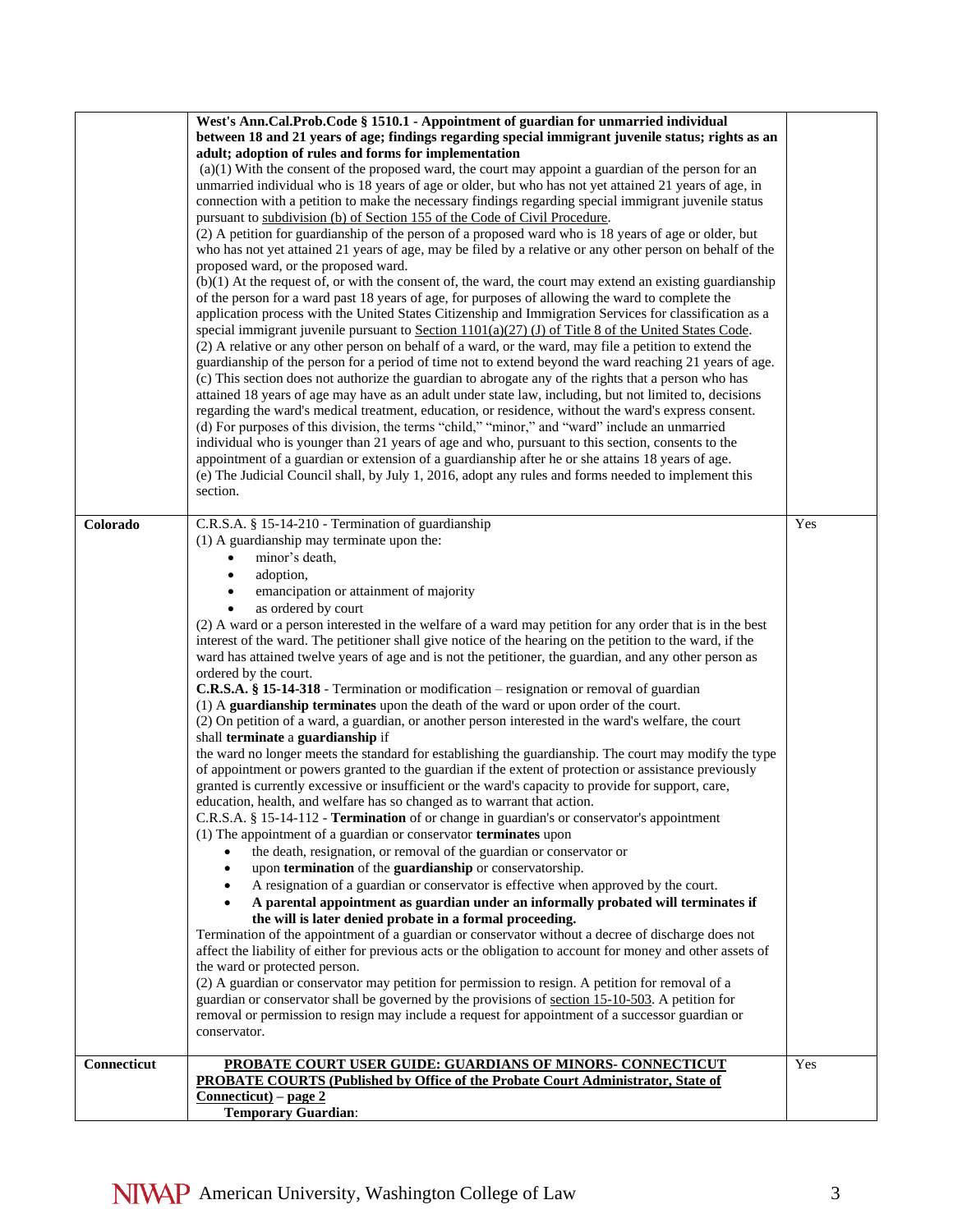If a parent of a minor is unable to care for the minor for a period of time due to illness, absence from the area or for some other reason, the parent may file a petition for appointment of a temporary guardian of the person in the Probate Court for the district in which the minor resides.

The temporary guardian serves with, but does not replace, the parent as natural guardian, so that either the parent or the temporary guardian may make important decisions affecting the minor. The appointment expires in 12 months, but the parent may file a new petition for temporary guardianship when it expires. The parent has the right to terminate the temporary guardianship at any time.

#### **CHAPTER Sec. 45a-622. (Formerly Sec. 45-45g**). **Appointment of temporary guardian. Application. Rights and obligations.**

(a) Any parent or guardian of the person of a minor may apply to the court of probate for the district in which the minor lives for the appointment of a temporary guardian of the **person to serve for no longer than one year** if the appointing parent or guardian is unable to care for the minor for any reason including, but not limited to, illness and absence from the jurisdiction. **The temporary guardian will cease to serve when the appointing parent or guardian notifies the probate court and the temporary guardian to that effect.**

## **PROBATE COURTS AND PROCEDURE- CHAPTER 802h- Protected Persons and their Property:**

### **Sec. 45a-613. (Formerly Sec. 45-45a). Removal of guardian, coguardian or permanent guardian of the person of a minor.**

(a) Any guardian, coguardians or permanent guardian of the person of a minor appointed under section 45a-616 or section 45a-616a, or appointed by a court of comparable jurisdiction in another state, may be removed by the court of probate which made the appointment, and another guardian, coguardian or permanent guardian appointed, in the same manner as that provided in sections 45a-603 to 45a-622, inclusive, for removal of a parent as guardian:

Sec. 45a-610. (Formerly Sec. 45-44c). Removal of parent as guardian. If the Court of Probate finds that notice has been given or a waiver has been filed, as provided in section 45a-609, it may remove a parent as guardian, if the court finds by clear and convincing evidence one of the following:

(1) The parent consents to his or her removal as guardian; or

(2) the minor child has been abandoned by the parent in the sense that the parent has failed to maintain a reasonable degree of interest, concern or responsibility for the minor child's welfare; or

(3) the minor child has been denied the care, guidance or control necessary for his or her physical, educational, moral or emotional well-being, as a result of acts of parental commission or omission, whether the acts are the result of the physical or mental incapability of the parent or conditions attributable to parental habits, misconduct or neglect, and the parental acts or deficiencies support the conclusion that the parent cannot exercise, or should not in the best interests of the minor child be permitted to exercise, parental rights and duties at the time; or

(4) the minor child has had physical injury or injuries inflicted upon the minor child by a person responsible for such child's health, welfare or care, or by a person given access to such child by such responsible person, other than by accidental means, or has injuries which are at variance with the history given of them or is in a condition which is the result of maltreatment such as, but not limited to, malnutrition, sexual molestation, deprivation of necessities, emotional maltreatment or cruel punishment; or

(5) the minor child has been found to be neglected or uncared for, as defined in section 46b-120. If, after removal of a parent as guardian under this section, the minor child has no guardian of his or her person, such a guardian may be appointed under the provisions of section 45a-616**.**

| <b>Delaware</b> | 13 Del.C. § 2332 - Termination, modification or rescission of guardianship order                                            | Yes |
|-----------------|-----------------------------------------------------------------------------------------------------------------------------|-----|
|                 | (1) <b>Termination.</b> --Except as otherwise specified in this chapter, <b>guardianship</b> of a child <b>terminates</b> : |     |
|                 | Upon the guardian's death;                                                                                                  |     |
|                 | Upon adoption of the child:                                                                                                 |     |
|                 | When the child reaches the age of majority; or<br>٠                                                                         |     |
|                 | As otherwise ordered by the Court.                                                                                          |     |
|                 | (2) <i>Modification.</i> --Except as otherwise specified in this chapter, an order of guardianship may be                   |     |
|                 | modified regarding contact, visitation or sharing of information at any time if it is in the best interests                 |     |
|                 | of the child.                                                                                                               |     |
|                 | (3) Rescission. --Except as otherwise specified in this chapter, an order of guardianship may be                            |     |
|                 | rescinded upon a judicial determination that petitioner has made a preliminary showing                                      |     |
|                 | the guardianship is no longer necessary for the reason(s) it was established, unless:                                       |     |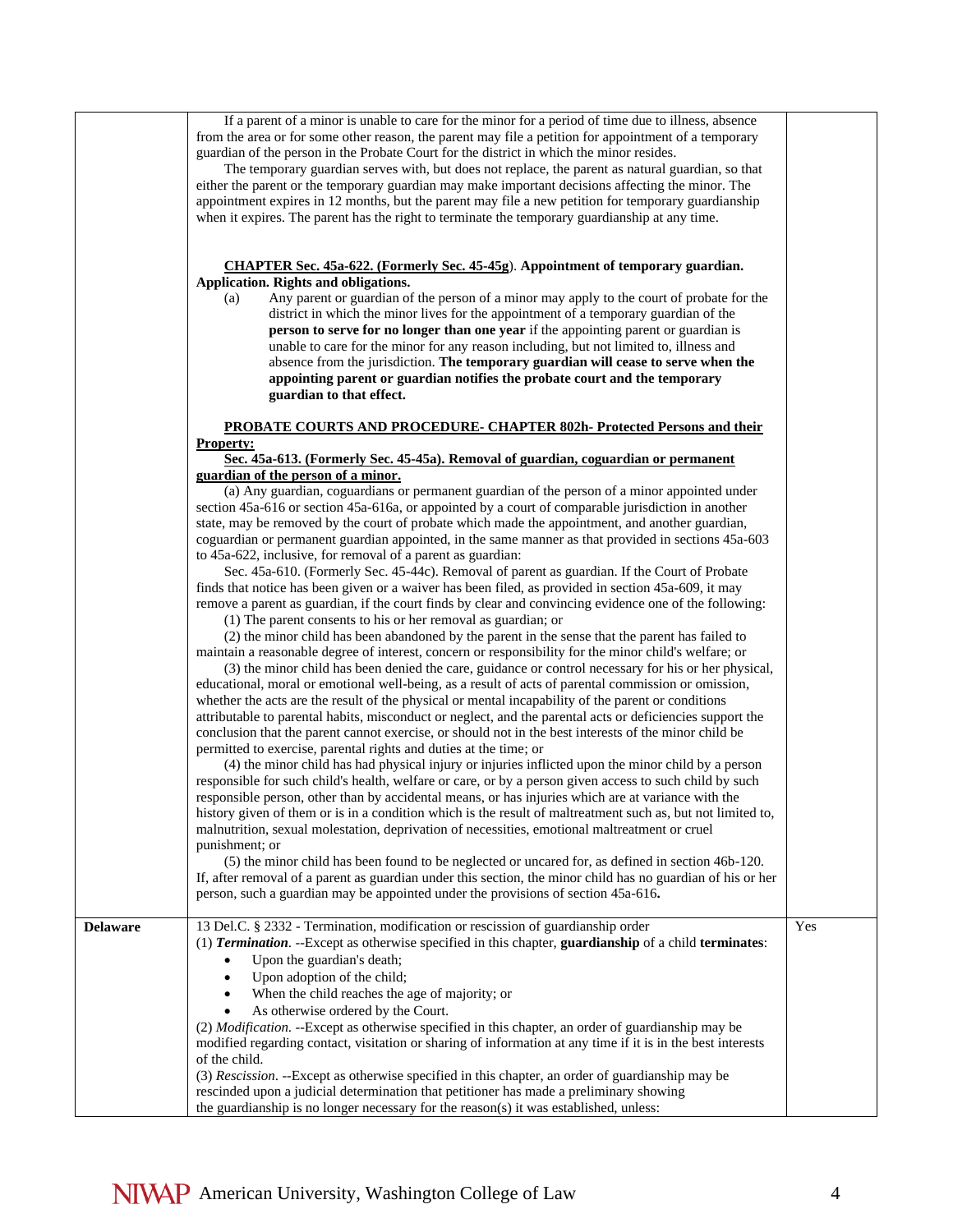|             | The Court finds that the guardian has established, by a preponderance of the evidence, that<br>٠                                                                                                                |     |
|-------------|-----------------------------------------------------------------------------------------------------------------------------------------------------------------------------------------------------------------|-----|
|             | the child will be dependent, neglected, and/or abused in the care of the parent or parents                                                                                                                      |     |
|             | seeking rescission; or                                                                                                                                                                                          |     |
|             | The Court finds that the guardian has established, by clear and convincing evidence, that the<br>$\bullet$                                                                                                      |     |
|             | child will suffer physical or emotional harm if the guardianship is terminated.                                                                                                                                 |     |
|             |                                                                                                                                                                                                                 |     |
|             | NOTE:                                                                                                                                                                                                           |     |
|             | 13 Del.C. § 2359 - Termination, modification or rescission of permanent guardianship order                                                                                                                      |     |
|             | (b) Modification. --Except as otherwise specified in this chapter, an order of                                                                                                                                  |     |
|             | permanent guardianship may be modified regarding contact, visitation or sharing of information only                                                                                                             |     |
|             | upon a finding:                                                                                                                                                                                                 |     |
|             | That there has been a substantial change in material circumstances; and                                                                                                                                         |     |
|             | That modification is in the best interests of the child.                                                                                                                                                        |     |
|             | (c) Rescission. --                                                                                                                                                                                              |     |
|             | (1) An order of permanent guardianship may be rescinded only upon a finding:                                                                                                                                    |     |
|             | That there has been a substantial change in material circumstances; and                                                                                                                                         |     |
|             | That rescission is in the best interests of the child.                                                                                                                                                          |     |
|             | (2) A parent may not petition the Court to rescind a permanent guardianship once granted under this                                                                                                             |     |
|             | chapter.                                                                                                                                                                                                        |     |
|             | (3) Where the permanent guardianship is rescinded by the Court, custody of the child shall not<br>automatically revert to the parent. At any subsequent hearing, the parent shall be considered with no         |     |
|             | greater priority than any other person or agency, and in entering any further order regarding the child                                                                                                         |     |
|             | the Court shall apply the best interests of the child standard.                                                                                                                                                 |     |
|             | (4) If the permanent guardianship is rescinded, and DSCYF held custody immediately prior to the                                                                                                                 |     |
|             | entry of the order, custody shall revert to DSCYF.                                                                                                                                                              |     |
|             | (d) Upon a showing by affidavit of immediate harm to a child, the Court may temporarily:                                                                                                                        |     |
|             | (1) Stay a permanent guardianship order on an ex parte basis pending a hearing and grant temporary                                                                                                              |     |
|             | custody of the child to DSCYF or temporary guardianship to petitioner; and/or                                                                                                                                   |     |
|             | (2) Stay the visitation, contact or information provisions of a permanent guardianship order on an ex                                                                                                           |     |
|             | parte basis pending a hearing.                                                                                                                                                                                  |     |
|             |                                                                                                                                                                                                                 |     |
|             |                                                                                                                                                                                                                 |     |
|             |                                                                                                                                                                                                                 |     |
| District of | DC ST § 21-104 - Termination of guardianship of the person                                                                                                                                                      | Yes |
| Columbia    | A natural guardianship or an appointive guardianship of the person of an infant cease when said infant                                                                                                          |     |
|             | becomes 18 years of age, or marries.                                                                                                                                                                            |     |
|             |                                                                                                                                                                                                                 |     |
|             |                                                                                                                                                                                                                 |     |
|             | <b>NOTE:</b>                                                                                                                                                                                                    |     |
|             |                                                                                                                                                                                                                 |     |
|             | DC ST § 21-2049 - Removal or resignation of guardian; termination of incapacity.                                                                                                                                |     |
|             | $(a)(1)$ On petition of the guardian, the court, after a hearing, may accept a resignation of a guardian.                                                                                                       |     |
|             | (2) The court may remove a temporary guardian at any time.                                                                                                                                                      |     |
|             | (3) On petition of the ward or any interested person, or on the court's own motion, the court, after a                                                                                                          |     |
|             | hearing, may remove a limited guardian or a general guardian for any of the following reasons:                                                                                                                  |     |
|             | (A) Failure to discharge his or her duties, including failure to conform as closely as possible to a                                                                                                            |     |
|             | standard of substituted judgment or, if the ward's wishes are unknown and remain unknown after                                                                                                                  |     |
|             | reasonable efforts to discern them, to make a decision on the basis of the ward's best interests, pursuant                                                                                                      |     |
|             | to <u>section 21-2047(a)(6)</u> or 21-2047.02(b)(2);                                                                                                                                                            |     |
|             | (B) Abuse of his or her powers;<br>(C) Failure to comply with any order of the court;                                                                                                                           |     |
|             | (D) Failure to educate or provide for the ward as liberally as the ward's financial situation permits,                                                                                                          |     |
|             | if education and financial management fall within the scope of the guardianship;                                                                                                                                |     |
|             | (E) Interference with the ward's progress or participation in programs in the community; or                                                                                                                     |     |
|             | (F) For any other good cause.                                                                                                                                                                                   |     |
|             | (b) The ward or any person interested in the welfare of the ward may petition for an order that the                                                                                                             |     |
|             | ward is no longer incapacitated and for termination of the guardianship. A request for an order may                                                                                                             |     |
|             | also be made informally to the court and any individual who knowingly interferes with transmission of                                                                                                           |     |
|             | the request may be adjudged guilty of contempt of court.                                                                                                                                                        |     |
|             | A ward seeking termination is entitled to the same rights and procedures as in an original proceeding                                                                                                           |     |
|             | for appointment of a guardian.                                                                                                                                                                                  |     |
|             | (c) Upon removal, resignation, or death of the guardian, or if the guardian is determined to be                                                                                                                 |     |
|             | incapacitated, the court may appoint a successor guardian and make any other appropriate order. Before<br>appointing a successor guardian, or ordering that a ward's incapacity has terminated, the court shall |     |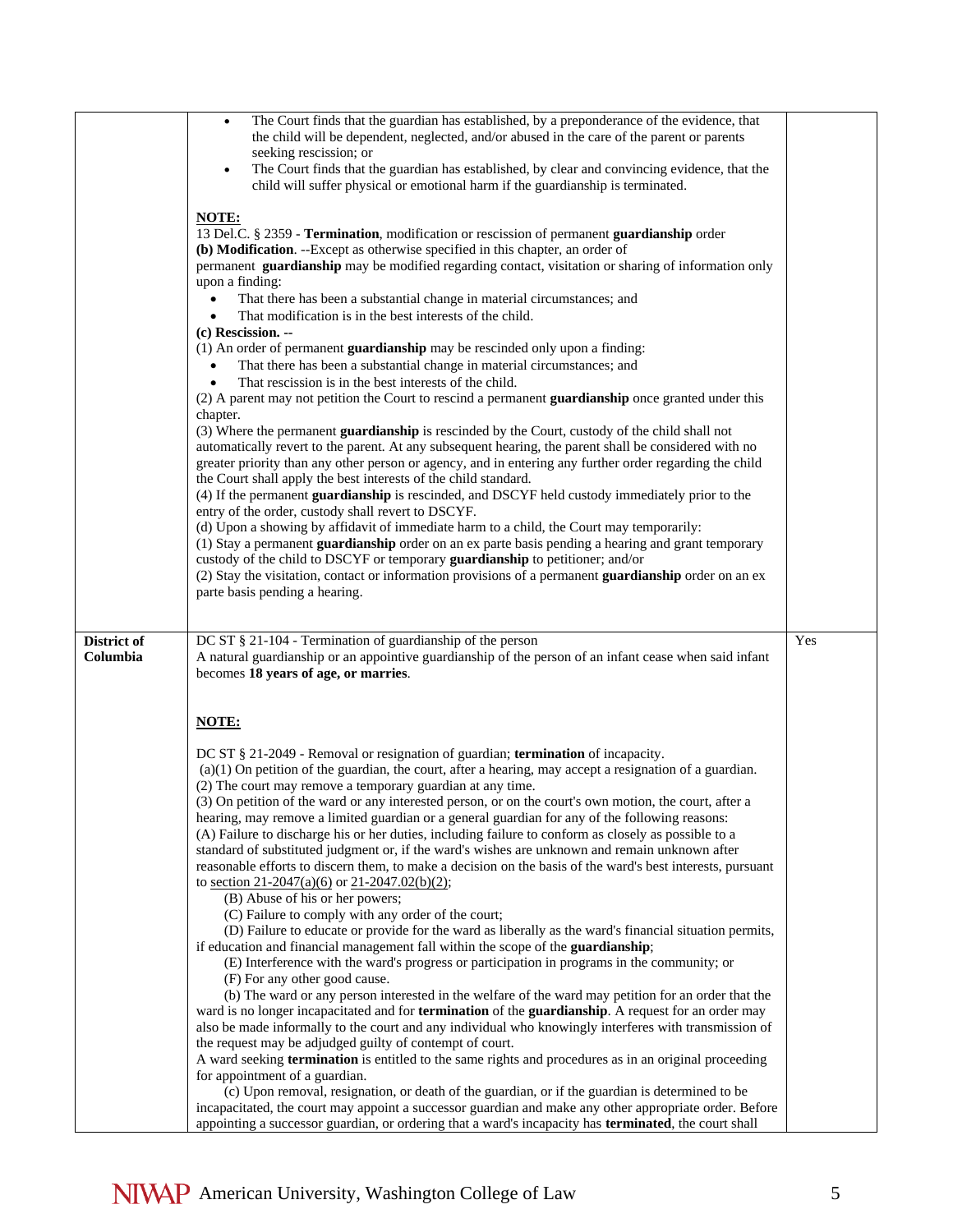|         | follow the same procedures to safeguard the rights of the ward that apply to a petition for appointment<br>of a guardian.                                                                                                                                                                                                                                                                                                                                                                                                                                                                                                                                                                                                                                                                                                                                                                                                                                                                                                                                                                                                                                                                                                                                                                                                                                                                                                                                                               |     |
|---------|-----------------------------------------------------------------------------------------------------------------------------------------------------------------------------------------------------------------------------------------------------------------------------------------------------------------------------------------------------------------------------------------------------------------------------------------------------------------------------------------------------------------------------------------------------------------------------------------------------------------------------------------------------------------------------------------------------------------------------------------------------------------------------------------------------------------------------------------------------------------------------------------------------------------------------------------------------------------------------------------------------------------------------------------------------------------------------------------------------------------------------------------------------------------------------------------------------------------------------------------------------------------------------------------------------------------------------------------------------------------------------------------------------------------------------------------------------------------------------------------|-----|
| Florida | Fla. Stat. § 39.6221. Permanent guardianship of a dependent child.<br>(5) The court shall retain jurisdiction over the case and the child shall remain in the custody of the<br>permanent guardian unless the order creating the permanent guardianship is modified by the court. The<br>court shall discontinue regular review hearings and relieve the department of the responsibility for<br>supervising the placement of the child. Notwithstanding the retention of jurisdiction, the placement<br>shall be considered permanency for the child.                                                                                                                                                                                                                                                                                                                                                                                                                                                                                                                                                                                                                                                                                                                                                                                                                                                                                                                                  | Yes |
| Georgia | Ga. Code Ann., § 29-2-8 - Termination<br>(1) A temporary guardianship shall terminate on the date upon the earliest of the following occurs:<br>the minor reaches age 18, the minor is adopted, the minor is emancipated, the minor dies, the<br>temporary guardian dies, letters of guardianship are issued to a permanent or testamentary guardian,<br>or a court order terminating the temporary guardianship is entered. Proof of adoption, death, or<br>emancipation shall be filed with the court and the court may order a hearing in an appropriate case.<br>(2) Either natural guardian of the minor may at any time petition the court to terminate a<br>temporary guardianship; provided, however, that notice of such petition shall be provided to the<br>temporary guardian. If no objection to the <b>termination</b> is filed by the temporary guardian within ten<br>days of the notice, the court shall order the termination of the temporary guardianship.<br>If the temporary guardian objects to the termination of the temporary guardianship within ten days of<br>the notice, the court shall have the option to hear the objection or transfer the records relating to the<br>temporary guardianship to the juvenile court, which shall determine, after notice and hearing, whether<br>a continuation or <b>termination</b> of the temporary <b>guardianship</b> is in the best interest of the minor.                                                       | Yes |
| Hawaii  | HRS § 560:5-210 - Termination of guardianship; other proceedings after appointment<br>(1) A guardianship of a minor terminates upon<br>the minor's death,<br>$\bullet$<br>adoption,<br>$\bullet$<br>emancipation or attainment of majority, or<br>as ordered by the court.<br>$\bullet$<br>(2) A ward or a person interested in the welfare of a ward may petition for any order that is in the best<br>interest of the ward. The petitioner shall give notice of the hearing on the petition to the ward, if the<br>ward has attained fourteen years of age and is not the petitioner, the guardian, and any other person as<br>ordered by the court                                                                                                                                                                                                                                                                                                                                                                                                                                                                                                                                                                                                                                                                                                                                                                                                                                   | Yes |
| Idaho   | I.C. § 15-5-210 - Termination of appointment of guardian--General<br>A guardian's authority and responsibility terminates<br>$\bullet$<br>upon the death,<br>resignation or removal of the guardian,<br>upon the minor's death,<br>adoption,<br>marriage or attainment of majority,<br>but termination does not affect his liability for prior acts, nor his obligation to account for funds and<br>assets of his ward.<br>NB: Resignation of a guardian without the appointment of a successor guardian does not<br>terminate the guardianship until it has been approved by the court.<br>A testamentary appointment under an informally probated will terminates if the will is later<br>denied probate in a formal proceeding.<br>I.C. § 15-5-318 - Termination or modification of guardianship<br>(1) A guardianship terminates<br>$\bullet$<br>upon the death of the ward or<br>upon order of the court.<br>(2) On petition of a ward, a guardian, or another person interested in the ward's welfare, the court may<br>terminate a guardianship<br>if the ward no longer needs the assistance or protection of a guardian.<br>$\bullet$<br>The court may modify the type of appointment or powers granted to the guardian if the extent<br>$\bullet$<br>of protection or assistance previously granted is currently excessive or insufficient or the<br>ward's capacity to provide for support, care, education, health, and welfare has so changed as<br>to warrant that action | Yes |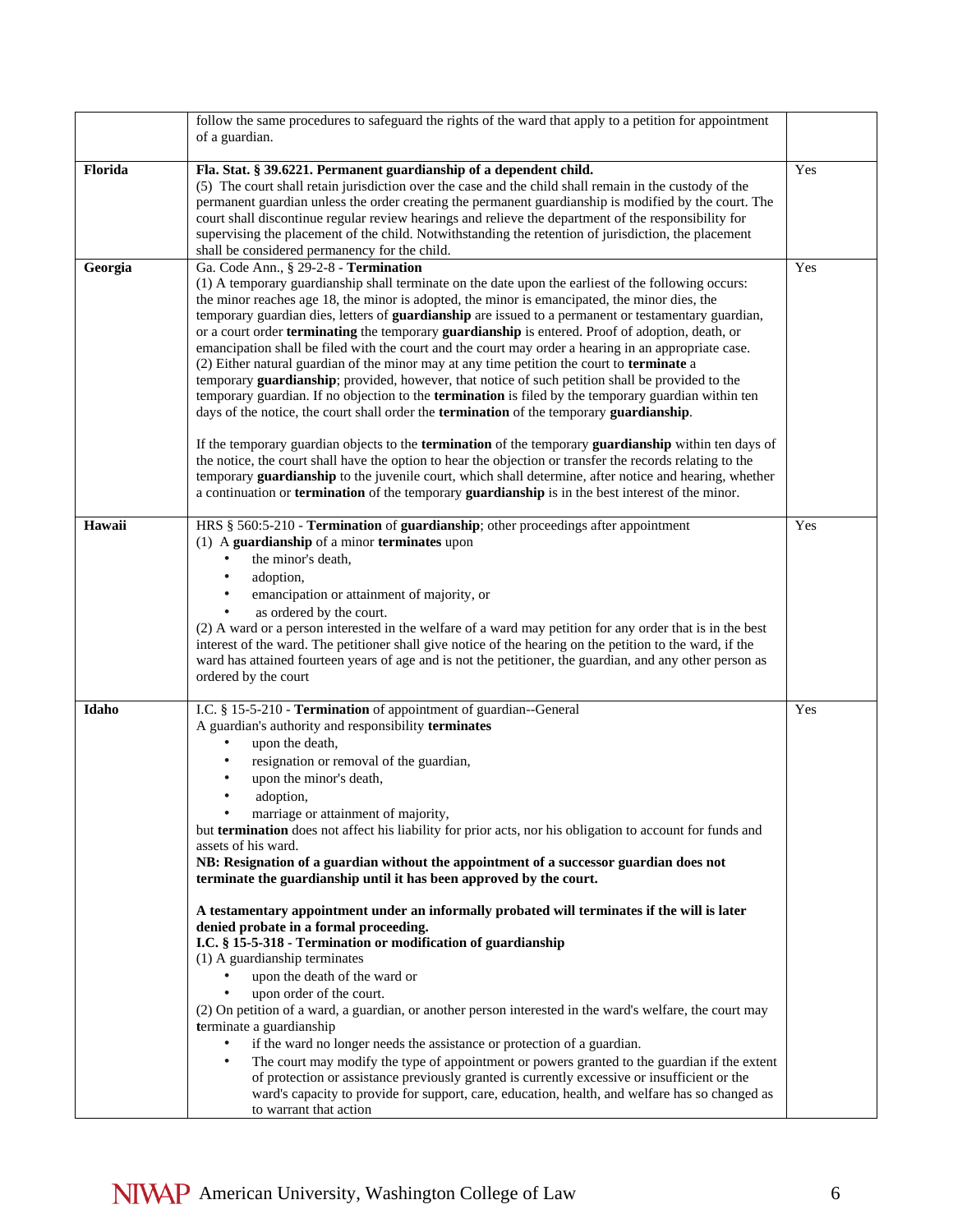|                 | <b>NOTE:</b>                                                                                                                                                                                                                                                                                                                                                                                                                                                                                                             |     |
|-----------------|--------------------------------------------------------------------------------------------------------------------------------------------------------------------------------------------------------------------------------------------------------------------------------------------------------------------------------------------------------------------------------------------------------------------------------------------------------------------------------------------------------------------------|-----|
|                 |                                                                                                                                                                                                                                                                                                                                                                                                                                                                                                                          |     |
|                 | § 15-5-212. Resignation, removal, modification or <b>termination</b> proceedings                                                                                                                                                                                                                                                                                                                                                                                                                                         |     |
|                 | $(1)$ Any person interested in the welfare of a ward, or the ward if fourteen $(14)$ or more years of age,<br>may petition for removal of a guardian, or for modification or <b>termination</b> of the guardianship, on the<br>ground that such removal, modification or termination would be in the best interest of the ward. A<br>guardian may petition for permission to resign. A petition for removal or for permission to resign may,<br>but need not, include a request for appointment of a successor guardian. |     |
|                 | (2) After notice and hearing on a petition for removal or for permission to resign, the court may<br>terminate the guardianship and make any further order that may be appropriate.<br>(3) If, at any time in the proceeding, the court determines that the interests of the ward are, or may be,<br>inadequately represented, it may appoint an attorney to represent the minor, giving consideration to the<br>preference of the minor if the minor is fourteen (14) or more years of age.                             |     |
| <b>Illinois</b> | 755 ILCS 5/24-12 - Termination of office of a representative of a ward                                                                                                                                                                                                                                                                                                                                                                                                                                                   | Yes |
|                 | The office of a representative of a ward terminates when the ward                                                                                                                                                                                                                                                                                                                                                                                                                                                        |     |
|                 | if a minor attains his majority,<br>٠                                                                                                                                                                                                                                                                                                                                                                                                                                                                                    |     |
|                 | when the letters of a representative are revoked,                                                                                                                                                                                                                                                                                                                                                                                                                                                                        |     |
|                 | when the representative dies or, subject to Section 24-19, when the ward dies.                                                                                                                                                                                                                                                                                                                                                                                                                                           |     |
|                 | The marriage of a minor ward terminates the right of the minor's guardian to the ward's<br>custody and education but not to the minor's estate.                                                                                                                                                                                                                                                                                                                                                                          |     |
| <b>Indiana</b>  | IC 29-3-12-1 - Conditions for termination of guardianship; effect of termination on guardianship                                                                                                                                                                                                                                                                                                                                                                                                                         | Yes |
|                 | powers                                                                                                                                                                                                                                                                                                                                                                                                                                                                                                                   |     |
|                 | Sec. 1. (a) Except as provided in section 6 or 7 of this chapter, the court shall <b>terminate</b> the                                                                                                                                                                                                                                                                                                                                                                                                                   |     |
|                 | guardianship of a minor upon:                                                                                                                                                                                                                                                                                                                                                                                                                                                                                            |     |
|                 | the minor's attaining eighteen (18) years of age; or<br>$\bullet$<br>$\bullet$                                                                                                                                                                                                                                                                                                                                                                                                                                           |     |
|                 | the minor's death.<br>$\bullet$                                                                                                                                                                                                                                                                                                                                                                                                                                                                                          |     |
|                 | The court may <b>terminate</b> the <b>guardianship</b> of a minor upon the minor's adoption or<br>marriage.                                                                                                                                                                                                                                                                                                                                                                                                              |     |
|                 |                                                                                                                                                                                                                                                                                                                                                                                                                                                                                                                          |     |
|                 | NOTE:                                                                                                                                                                                                                                                                                                                                                                                                                                                                                                                    |     |
|                 | IC 29-3-12-6 - Guardianship extends beyond age 18 if minor is incapacitated or receives certain DCS<br>assistance<br>Sec. 6.                                                                                                                                                                                                                                                                                                                                                                                             |     |
|                 | (a) If a protected person:                                                                                                                                                                                                                                                                                                                                                                                                                                                                                               |     |
|                 | $(1)$ is a minor; and                                                                                                                                                                                                                                                                                                                                                                                                                                                                                                    |     |
|                 | (2) has been adjudicated                                                                                                                                                                                                                                                                                                                                                                                                                                                                                                 |     |
|                 | (3) an incapacitated                                                                                                                                                                                                                                                                                                                                                                                                                                                                                                     |     |
|                 | person;                                                                                                                                                                                                                                                                                                                                                                                                                                                                                                                  |     |
|                 | The court may not <b>terminate</b> the <b>guardianship</b> of the protected person when the protected person<br>attains eighteen (18) years of age.                                                                                                                                                                                                                                                                                                                                                                      |     |
|                 | (b) If a protected person is:                                                                                                                                                                                                                                                                                                                                                                                                                                                                                            |     |
|                 | $(1)$ a minor; and                                                                                                                                                                                                                                                                                                                                                                                                                                                                                                       |     |
|                 | (2) a recipient or beneficiary of financial assistance provided by the department of child services                                                                                                                                                                                                                                                                                                                                                                                                                      |     |
|                 | through a guardianship described in IC 31-9-2-17.8(1)(E);                                                                                                                                                                                                                                                                                                                                                                                                                                                                |     |
|                 | The court may not terminate the guardianship of the protected person when the protected person                                                                                                                                                                                                                                                                                                                                                                                                                           |     |
|                 | attains eighteen (18) years of age.                                                                                                                                                                                                                                                                                                                                                                                                                                                                                      |     |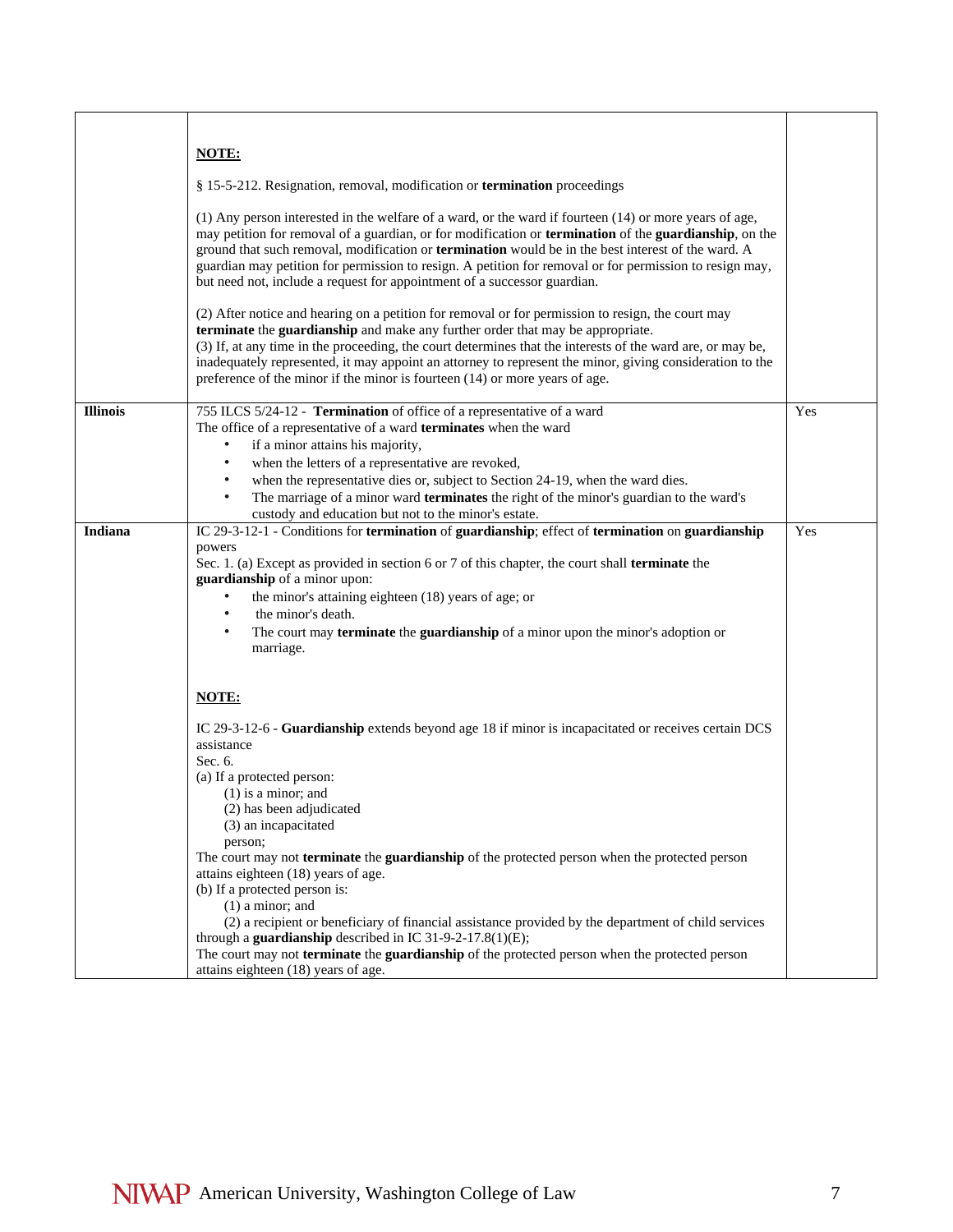| Iowa          | I.C.A. § 633.675- Cause for termination                                                                       | Yes |
|---------------|---------------------------------------------------------------------------------------------------------------|-----|
|               | (1) A guardianship shall cease, and a conservatorship shall terminate, upon the occurrence of any of          |     |
|               | the following circumstances:                                                                                  |     |
|               | If the ward is a minor, when the ward reaches full age.                                                       |     |
|               | The death of the ward.                                                                                        |     |
|               | A determination by the court that the ward is no longer a person whose decision-making                        |     |
|               | capacity is so impaired as to bring the ward within the categories of section 633.552,                        |     |
|               | subsection 2, paragraph "a", or section 633.566, subsection 2, paragraph "a".                                 |     |
|               | In a proceeding to <b>terminate</b> a guardianship or a conservatorship, the ward shall make a prima facie    |     |
|               | showing that the ward has some decision-making capacity. Once the ward has made that showing, the             |     |
|               | guardian or conservator has the burden to prove by clear and convincing evidence that the ward's              |     |
|               | decision-making capacity is so impaired, as provided in section 633.552, subsection 2, paragraph "a",         |     |
|               | or section 633.566, subsection 2, paragraph "a", that the guardianship or conservatorship should not          |     |
|               | be terminated.                                                                                                |     |
|               | d. Upon determination by the court that the conservatorship or guardianship is no longer necessary for        |     |
|               | any other reason.                                                                                             |     |
|               | (2) Notwithstanding subsection 1, paragraphs "a" through "d", if the court appointed a guardian for a         |     |
|               | minor child for whom the court's jurisdiction over the child's guardianship was established pursuant to       |     |
|               | transfer of the child's case in accordance with section 232.101A or 232.104, the court shall not enter an     |     |
|               | order terminating the guardianship before the child becomes age eighteen unless the court finds by            |     |
|               | clear and convincing evidence that the best interests of the child warrant a return of custody to the         |     |
|               | child's parent.                                                                                               |     |
| <b>Kansas</b> | K.S.A. 59-3092 - Termination of guardianship or conservatorship                                               | Yes |
|               | The court at any time may enter an order summarily <b>terminating</b> the <b>guardianship</b> in any of the   |     |
|               | following circumstances:                                                                                      |     |
|               | the ward is deceased;<br>$\bullet$                                                                            |     |
|               | the ward, who was a minor and not adjudicated to be a minor with an impairment which                          |     |
|               | would otherwise make that minor an adult with an impairment in need of a guardian, has                        |     |
|               | become 18 years of age, has had the rights of majority conferred upon them pursuant to                        |     |
|               | K.S.A. 38-108, and amendments thereto, or is now considered to be of the age of majority                      |     |
|               | pursuant to K.S.A. 38-101, and amendments thereto; or                                                         |     |
|               | no further need for the guardianship exists<br>$\bullet$                                                      |     |
|               |                                                                                                               |     |
| Kentucky      | KRS § 388.340                                                                                                 | Yes |
|               | 388.340 Termination of guardianship or conservatorship                                                        |     |
|               |                                                                                                               |     |
|               | Upon filing a petition, or certificate, showing that a minor ward has attained majority, or that a            |     |
|               | mentally disabled ward has been rated competent upon examination in accordance with the law, the              |     |
|               | court may order the guardian or conservator to file a final account; and, upon hearing, after notice to       |     |
|               | the former minor or mentally disabled person and to the Veterans Affairs in the manner and within the         |     |
|               | time provided by KRS 388.280, and upon approval of the final account, the court may so adjudge and            |     |
|               | discharge the guardian or conservator and release the sureties from liability upon delivery to the former     |     |
|               | ward of the assets due him by the former guardian or conservator, and may make such further order as          |     |
|               | may be lawful.                                                                                                |     |
| Louisiana     | La. Child. Code Ann. § art.7Art. 724. Motion for modification of guardianship;                                |     |
|               | termination of guardianship.                                                                                  |     |
|               | <b>D.</b> A guardianship order may be modified or terminated if the court finds by clear and convincing       |     |
|               | evidence that there has been a substantial and material change in the circumstances of the guardian or        |     |
|               | child because of any of the following:                                                                        |     |
|               | The guardian no longer wishes to serve or can no longer serve as guardian of the child.<br>$\bullet$          |     |
|               | (2) Continuation of the guardianship is so deleterious to the child as to justify a modification<br>$\bullet$ |     |
|               | or termination of the relationship or the harm likely to be caused from a change in the                       |     |
|               | guardianship is substantially outweighed by the advantages to the child of the modification.                  |     |
|               | E. The court shall hold a hearing before modifying or terminating a guardianship and shall, at the            |     |
|               | conclusion of the hearing, enter a written order that includes the findings upon which the order is<br>based. |     |
|               |                                                                                                               |     |
|               |                                                                                                               |     |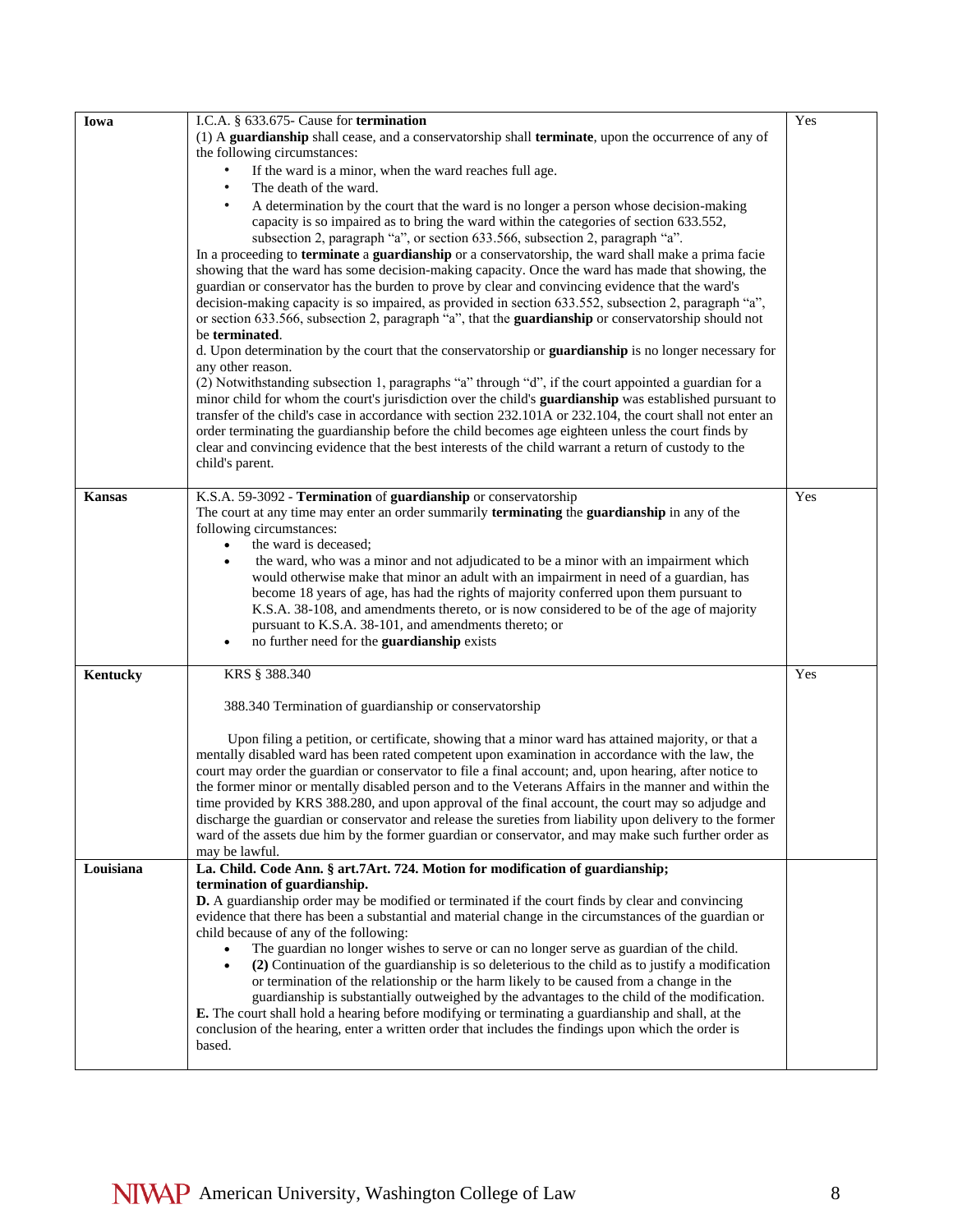| <b>Maine</b>         | 18-A M.R.S.A. § 5-212                                                                                                                                                                                                                                                                                                                                                                                                                                                                                                                                                                                                                                                                                                                                                                                                                                                                                                                                                                                                                                                                                                                                                                                                                                                                                                                                                                                                                                                                                                                                                               | Yes |
|----------------------|-------------------------------------------------------------------------------------------------------------------------------------------------------------------------------------------------------------------------------------------------------------------------------------------------------------------------------------------------------------------------------------------------------------------------------------------------------------------------------------------------------------------------------------------------------------------------------------------------------------------------------------------------------------------------------------------------------------------------------------------------------------------------------------------------------------------------------------------------------------------------------------------------------------------------------------------------------------------------------------------------------------------------------------------------------------------------------------------------------------------------------------------------------------------------------------------------------------------------------------------------------------------------------------------------------------------------------------------------------------------------------------------------------------------------------------------------------------------------------------------------------------------------------------------------------------------------------------|-----|
|                      | § 5-212. Resignation or removal proceedings                                                                                                                                                                                                                                                                                                                                                                                                                                                                                                                                                                                                                                                                                                                                                                                                                                                                                                                                                                                                                                                                                                                                                                                                                                                                                                                                                                                                                                                                                                                                         |     |
|                      | (a) Any person interested in the welfare of a ward, or the ward, if 14 or more years of age, may<br>petition for removal of a guardian on the ground that removal would be in the best interest of the ward.<br>A guardian may petition for permission to resign. A petition for removal or for permission to resign<br>may, but need not, include a request for appointment of a successor guardian.<br>(b) After notice and hearing on a petition for removal or for permission to resign, the court may<br>terminate the guardianship and make any further order that may be appropriate.<br>(c) If, at any time in the proceeding, the court determines that the interests of the ward are, or may<br>be, inadequately represented, it may appoint an attorney to represent the minor, giving consideration to<br>the preference of the minor if the minor is 14 or more years of age.<br>(d) The court may not terminate the guardianship in the absence of the guardian's consent unless<br>the court finds by a preponderance of the evidence that the termination is in the best interest of the<br>ward. The petitioner has the burden of showing by a preponderance of the evidence that termination of<br>the guardianship is in the best interest of the ward. If the court does not terminate the guardianship, the<br>court may dismiss subsequent petitions for termination of the guardianship unless there has been a<br>substantial change of circumstances.<br>(e) In a contested action, the court may appoint counsel for any indigent guardian or petitioner. |     |
| <b>Maryland</b>      | MD Code, Estates and Trusts, § 13-221                                                                                                                                                                                                                                                                                                                                                                                                                                                                                                                                                                                                                                                                                                                                                                                                                                                                                                                                                                                                                                                                                                                                                                                                                                                                                                                                                                                                                                                                                                                                               | Yes |
|                      | § 13-221. Termination of guardianship proceedings<br>Petitions to terminate guardianship<br>(a) The minor or disabled person, his personal representative, the guardian, or any other interested<br>person may petition the court to terminate the guardianship proceedings.<br>Grounds for termination<br>(b) A guardianship proceeding shall terminate upon:<br>(1) The cessation of the minority or disability;<br>(2) The death or presumptive death of the minor or disabled person;<br>(3) Transfer of all the assets of the estate to a foreign fiduciary; or<br>(4) Other good cause for termination as may be shown to the satisfaction of the court.                                                                                                                                                                                                                                                                                                                                                                                                                                                                                                                                                                                                                                                                                                                                                                                                                                                                                                                      |     |
| <b>Massachusetts</b> | M.G.L.A. 190B § 5-212                                                                                                                                                                                                                                                                                                                                                                                                                                                                                                                                                                                                                                                                                                                                                                                                                                                                                                                                                                                                                                                                                                                                                                                                                                                                                                                                                                                                                                                                                                                                                               | Yes |
|                      | § 5-212. Resignation, removal, and other post-appointment proceedings<br>[Resignation, Removal, and Other Post-appointment Proceedings.]<br>(a) Any person interested in the welfare of a ward or the ward, if 14 or more years of age, may<br>petition for removal of a guardian on the ground that removal would be in the best interest of the ward<br>or for any other order that is in the best interest of the ward. A guardian may petition for permission to<br>resign. A petition for removal or for permission to resign may, but need not, include a request for<br>appointment of a successor guardian.<br>(b) Notice of hearing on a petition for an order subsequent to appointment of a guardian shall be<br>given to the ward, the guardian, the parents of the ward, provided that the parental rights have not been<br>terminated or a voluntary surrender has not been signed, and any other person as ordered by the court.<br>(c) After notice and hearing on a petition for removal or for permission to resign, the court may<br>terminate the guardianship and make any further order that may be appropriate, including appointment<br>of a successor guardian.                                                                                                                                                                                                                                                                                                                                                                                            |     |
| Michigan             | MCLS § 700.5207. Review of guardianship of minor.                                                                                                                                                                                                                                                                                                                                                                                                                                                                                                                                                                                                                                                                                                                                                                                                                                                                                                                                                                                                                                                                                                                                                                                                                                                                                                                                                                                                                                                                                                                                   | Yes |
|                      | Sec. 5207.<br>(1) The court may review a guardianship for a minor as it considers necessary and shall review a<br>guardianship annually if the minor is under 6 years of age. In conducting the review, the court shall<br>consider all of the following factors:<br>(a) The parent's and guardian's compliance with either of the following, as applicable:<br>(i) A limited guardianship placement plan.<br>(ii) A court-structured plan under subsection $(3)(b)(ii)(B)$ or section $5209(2)(b)(ii)$ .<br>(b) Whether the guardian has adequately provided for the minor's welfare.<br>(c) The necessity of continuing the guardianship.<br>(d) The guardian's willingness and ability to continue to provide for the minor's welfare.<br>(e) The effect upon the minor's welfare if the guardianship is continued.<br>(f) Any other factor that the court considers relevant to the minor's welfare.<br>(2) The court may order the family independence agency or a court employee or agent to<br>conduct an investigation and file a written report of the investigation regarding the factors<br>listed in subsection (1).                                                                                                                                                                                                                                                                                                                                                                                                                                                    |     |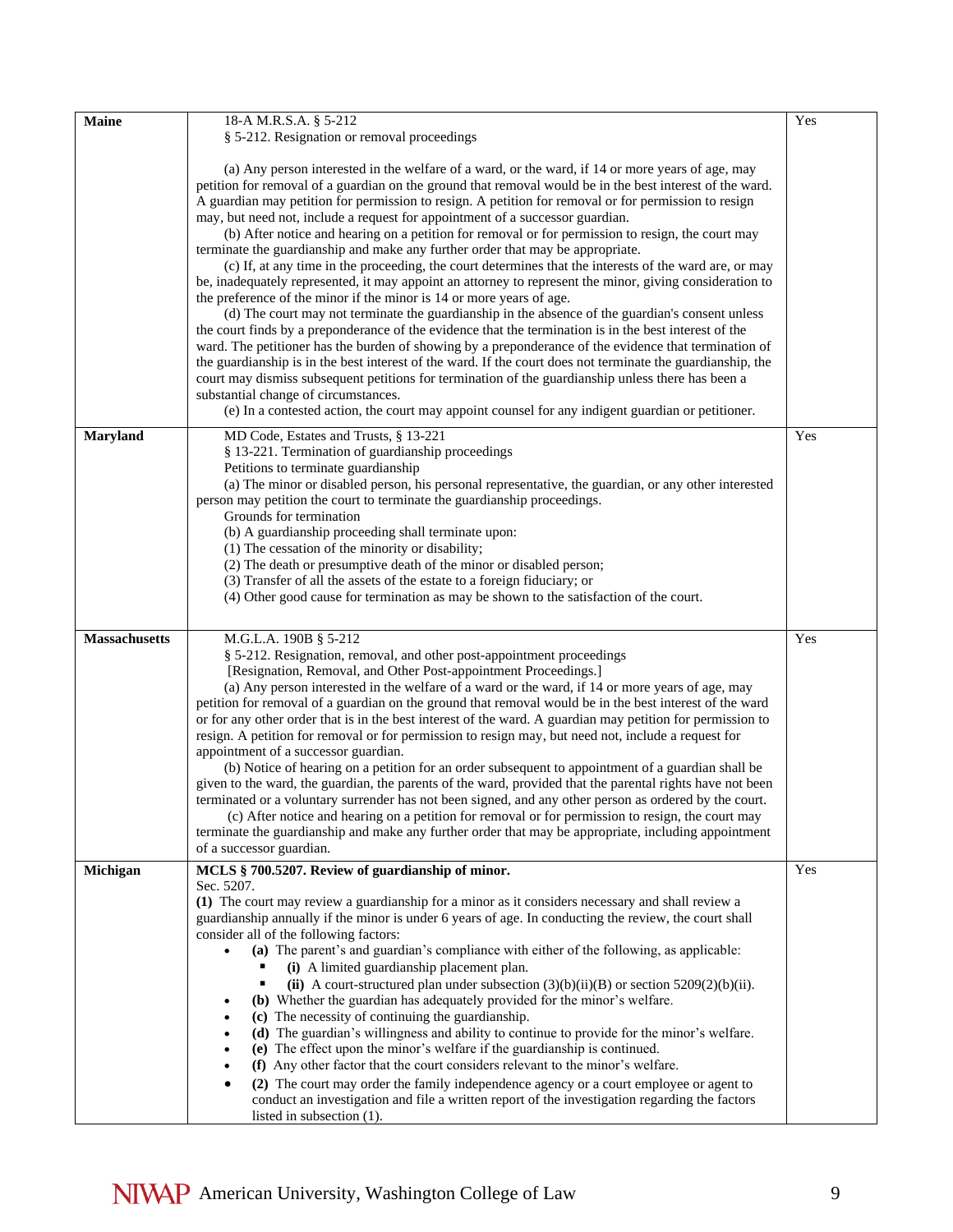|                 | (3) Upon completion of a guardianship review, the court may do either of the following:<br>$\bullet$<br>(a) Continue the guardianship.<br>(b) Schedule and conduct a hearing on the guardianship's status and do any of the                                                                   |     |
|-----------------|-----------------------------------------------------------------------------------------------------------------------------------------------------------------------------------------------------------------------------------------------------------------------------------------------|-----|
|                 | following:<br>(i) If the guardianship is a limited guardianship, do either of the following:<br>$\circ$<br>(A) Continue the limited guardianship.                                                                                                                                             |     |
|                 | (B) Order the parties to modify the limited guardianship placement plan as<br>a condition to continuing the limited guardianship.                                                                                                                                                             |     |
|                 | (ii) If the guardianship was established under section 5204, do either of the<br>$\circ$<br>following:<br>(A) Continue the guardianship.                                                                                                                                                      |     |
|                 | (B) Order the parties to follow a court-structured plan designed to resolve<br>the conditions identified at the review hearing.                                                                                                                                                               |     |
|                 | (iii) Take an action described in section $5209(2)$ .<br>$\circ$                                                                                                                                                                                                                              |     |
| Minnesota       | Minn. Stat. § 524. 5-210 TERMINATION OF GUARDIANSHIP; OTHER PROCEEDINGS<br><b>AFTER APPOINTMENT</b><br>(a) A guardianship of a minor terminates upon the minor's death, adoption, emancipation,                                                                                               | Yes |
|                 | attainment of majority, or as ordered by the court.<br>(b) A ward or an interested person may petition for any order that is in the best interest of the ward.                                                                                                                                |     |
|                 | The petitioner shall give notice of the hearing on the petition to interested persons pursuant to section<br>524.5-113 and to any other person as ordered by the court, except notice is not required for the ward if<br>the ward has not attained 14 years of age and is not the petitioner. |     |
|                 |                                                                                                                                                                                                                                                                                               | Yes |
| Mississippi     | Miss. Code Ann. § 93-13-75<br>§ 93-13-75. Termination of guardianship                                                                                                                                                                                                                         |     |
|                 | The powers and duties of every guardian of a <b>minor</b> over the person and estate of the ward shall cease<br>and determine when the ward shall arrive at the age of twenty-one (21) years, or, in the discretion of                                                                        |     |
|                 | the chancellor, may cease and determine when the ward shall arrive at the age of eighteen (18) years.                                                                                                                                                                                         |     |
|                 | And the powers and duties of every guardian of the estate of a minor, person of unsound mind, or<br>convict of felony, may also cease and determine on the approval of the chancery court or of the                                                                                           |     |
|                 | chancellor in vacation, when the funds and personal property, either or both, of the ward do not exceed                                                                                                                                                                                       |     |
|                 | the sum or value of Two Thousand Dollars (\$ 2,000.00) and there is no prospect of further receipts to<br>come into the hands of the guardian; provided that the court or chancellor, on the approval of the final                                                                            |     |
|                 | account of such guardian, shall have power to require the property of such minor or adult incompetent,                                                                                                                                                                                        |     |
|                 | to be delivered to him or to some person, or bank for him, under such conditions and restrictions as the                                                                                                                                                                                      |     |
|                 | court or chancellor may impose; and compliance by the guardian with such order shall acquit him and<br>his sureties. Any person or bank who under such an order or decree shall receive the money or property                                                                                 |     |
|                 | of a person under such disability shall thereby become amenable to the court for the proper disposition                                                                                                                                                                                       |     |
|                 | of it for the use and benefit of such incompetent; but shall not be required to give security therefor<br>unless the court or chancellor shall so order. In either event the guardian shall forthwith deliver to the                                                                          |     |
|                 | ward, or to such person or bank as the court or chancellor may designate, as the case may be, all the                                                                                                                                                                                         |     |
|                 | property of every description of the ward in his hands, and on failure, shall be liable to an action on his                                                                                                                                                                                   |     |
| <b>Missouri</b> | bond.<br>§ 475.083. Termination of guardianship or conservatorship, when                                                                                                                                                                                                                      | Yes |
|                 | (1) The authority of a guardian or conservator terminates:                                                                                                                                                                                                                                    |     |
|                 | When a minor ward becomes eighteen years of age;<br>Upon an adjudication that an incapacitated or disabled person has been restored to his<br>$\bullet$                                                                                                                                       |     |
|                 | capacity or ability;                                                                                                                                                                                                                                                                          |     |
|                 | Upon revocation of the letters of the guardian or conservator;<br>$\bullet$                                                                                                                                                                                                                   |     |
|                 | Upon the acceptance by the court of the resignation of the guardian or conservator;<br>$\bullet$<br>$\bullet$                                                                                                                                                                                 |     |
|                 | Upon the death of the ward or protectee except that if there is no person other than the estate<br>of the ward or protectee liable for the funeral and burial expenses of the ward or protectee the                                                                                           |     |
|                 | guardian or conservator may, with the approval of the court, contract for the funeral and                                                                                                                                                                                                     |     |
|                 | burial of the deceased ward or protectee;<br>Upon the expiration of an order appointing a guardian or conservator ad litem unless the<br>٠                                                                                                                                                    |     |
|                 | court orders extension of the appointment;<br>Upon an order of court terminating the guardianship or conservatorship.<br>$\bullet$                                                                                                                                                            |     |
|                 | (2) A guardianship or conservatorship may be terminated by court order after such notice as the                                                                                                                                                                                               |     |
|                 | court may require:<br>If the conservatorship estate is exhausted;                                                                                                                                                                                                                             |     |
|                 |                                                                                                                                                                                                                                                                                               |     |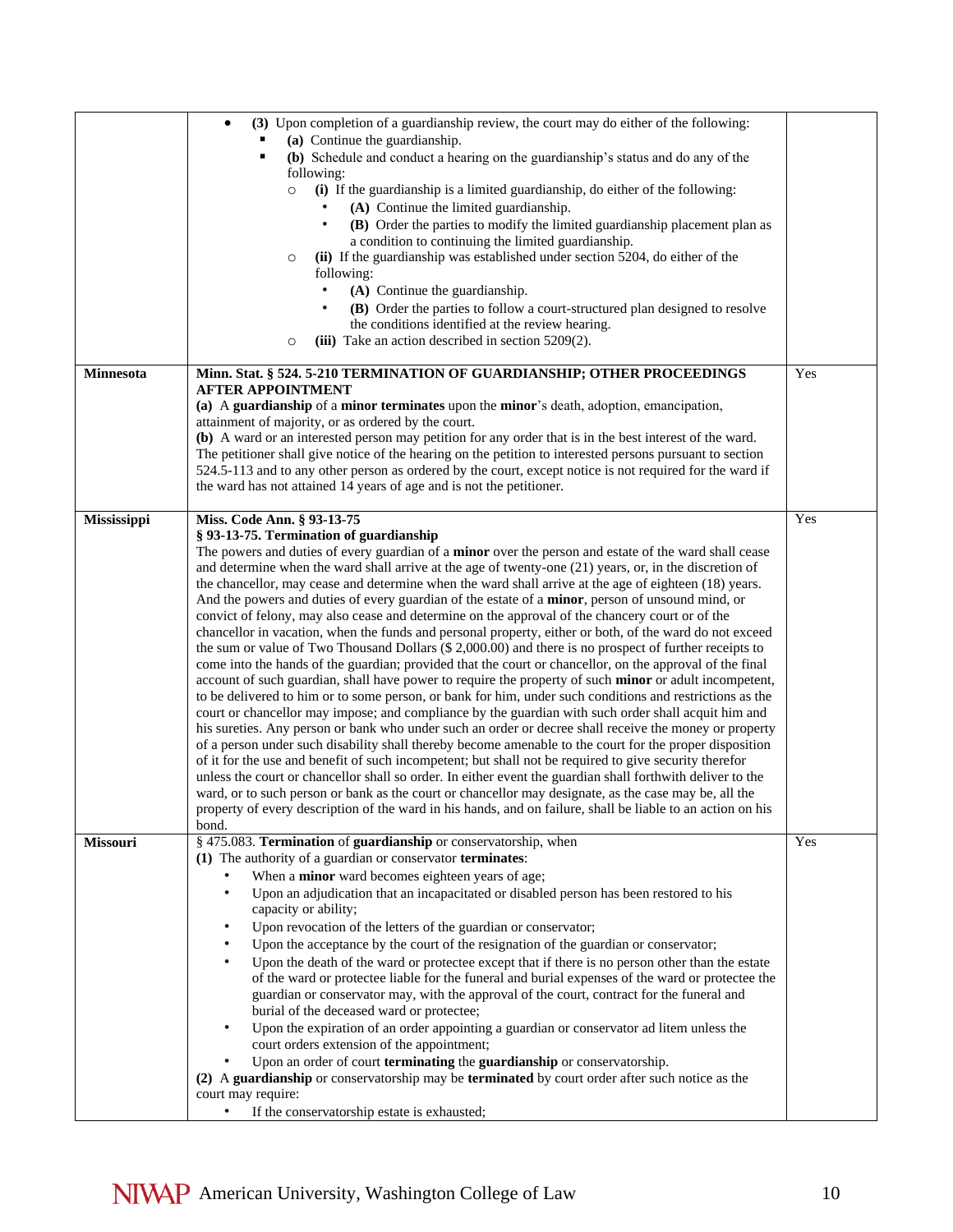|                 | $\bullet$<br>If the conservatorship is no longer necessary for any other reason;<br>If the court finds that a parent is fit, suitable and able to assume the duties<br>of guardianship and it is in the best interest of the minor that<br>the guardianship be terminated                                                                                                                                                                                                                                                                                                                                                                                                                                                                                                                                                                                                                                                                                                                                                                                                                                                                                                                                                                                                                                                                                                                        |           |
|-----------------|--------------------------------------------------------------------------------------------------------------------------------------------------------------------------------------------------------------------------------------------------------------------------------------------------------------------------------------------------------------------------------------------------------------------------------------------------------------------------------------------------------------------------------------------------------------------------------------------------------------------------------------------------------------------------------------------------------------------------------------------------------------------------------------------------------------------------------------------------------------------------------------------------------------------------------------------------------------------------------------------------------------------------------------------------------------------------------------------------------------------------------------------------------------------------------------------------------------------------------------------------------------------------------------------------------------------------------------------------------------------------------------------------|-----------|
| Montana         | 72-5-224 Temporary guardian of minor.<br>If necessary, the court may appoint a temporary guardian with the status of an ordinary guardian of<br>a minor, but the authority of a temporary guardian shall not last longer than 6 months.                                                                                                                                                                                                                                                                                                                                                                                                                                                                                                                                                                                                                                                                                                                                                                                                                                                                                                                                                                                                                                                                                                                                                          | <b>No</b> |
|                 | NOTE:                                                                                                                                                                                                                                                                                                                                                                                                                                                                                                                                                                                                                                                                                                                                                                                                                                                                                                                                                                                                                                                                                                                                                                                                                                                                                                                                                                                            |           |
|                 | 72-5-233 Termination of appointment — how effected — certain liabilities and obligations not<br>affected.                                                                                                                                                                                                                                                                                                                                                                                                                                                                                                                                                                                                                                                                                                                                                                                                                                                                                                                                                                                                                                                                                                                                                                                                                                                                                        |           |
|                 | (1) A guardian's authority and responsibility terminates upon the death, resignation, or removal of the<br>guardian or upon the minor's death, except as provided in subsection (2), adoption, marriage, or<br>attainment of majority, but termination does not affect a guardian's liability for prior acts or a<br>guardian's obligation to account for funds and assets of the guardian's ward. Resignation of a guardian<br>does not terminate the guardianship until it has been approved by the court. A testamentary<br>appointment under an informally probated will terminates if the will is later denied probate in a formal<br>proceeding.                                                                                                                                                                                                                                                                                                                                                                                                                                                                                                                                                                                                                                                                                                                                           |           |
|                 | (2) The guardian's authority and responsibility for a minor who dies while the minor is a ward of the<br>guardian terminates when the guardian has completed arrangements for the final disposition of the<br>ward's physical remains and personal effects as provided in 72-5-231(5).                                                                                                                                                                                                                                                                                                                                                                                                                                                                                                                                                                                                                                                                                                                                                                                                                                                                                                                                                                                                                                                                                                           |           |
| <b>Nebraska</b> | § 43-1312.01. Placement of child; order granting guardianship; court retain jurisdiction over<br>child; termination of guardianship; when; effect of guardianship.<br>(5) Guardianships established under this section shall terminate on the child's nineteenth birthday<br>unless the child is eligible for continued guardianship assistance payments under section 43-4511 and<br>an agreement is signed by the Department of Health and Human Services, the guardian, and the young<br>adult, as defined in section 43-4503, to continue the guardianship assistance. The guardian shall ensure<br>that any guardianship assistance funds provided by the department and received by the guardian for the<br>purpose of an extended guardianship shall be used for the benefit of the young adult. The department<br>shall adopt and promulgate rules and regulations defining services and supports encompassed by such<br>benefit.<br>(6) Upon the child's nineteenth birthday regardless of the existence of an agreement to extend<br>the guardianship until the child's twenty-first birthday, the guardian shall no longer have the legal<br>authority to make decisions on behalf of the child and shall have no more authority over the person or<br>property of the child than a biological or adoptive parent would have over his or her child, absent<br>consent from the child. | Yes       |
| <b>Nevada</b>   | Effective: October 1, 2017<br>N.R.S. 159.191<br>159.191. Termination of guardianship of person, estate or person and estate; procedure upon death<br>of ward                                                                                                                                                                                                                                                                                                                                                                                                                                                                                                                                                                                                                                                                                                                                                                                                                                                                                                                                                                                                                                                                                                                                                                                                                                     | Yes       |
|                 | 1. Except as otherwise provided in subsection 2, a guardianship of the person is terminated:<br>(a) By the death of the ward;<br>(b) Upon the ward's change of domicile to a place outside this state and the transfer of jurisdiction<br>to the court having jurisdiction in the new domicile; or<br>(c) Upon order of the court, if the court determines that the guardianship no longer is necessary.<br>2. If a court appoints or extends the appointment of a guardian of the person pursuant to section 2<br>of this act, the guardianship is terminated on the date on which the ward reaches 21 years of age, unless<br>the ward petitions the court to terminate the guardianship before he or she reaches 21 years of age<br>pursuant to NRS 159.1905 and the court grants the petition.<br>3. A guardianship of the estate is terminated:<br>(a) If the court removes the guardian or accepts the resignation of the guardian and does not<br>appoint a successor guardian;<br>(b) If the court determines that the guardianship is not necessary and orders the guardianship<br>terminated; or<br>(c) By the death of the ward, subject to the provisions of NRS 159.193.                                                                                                                                                                                                            |           |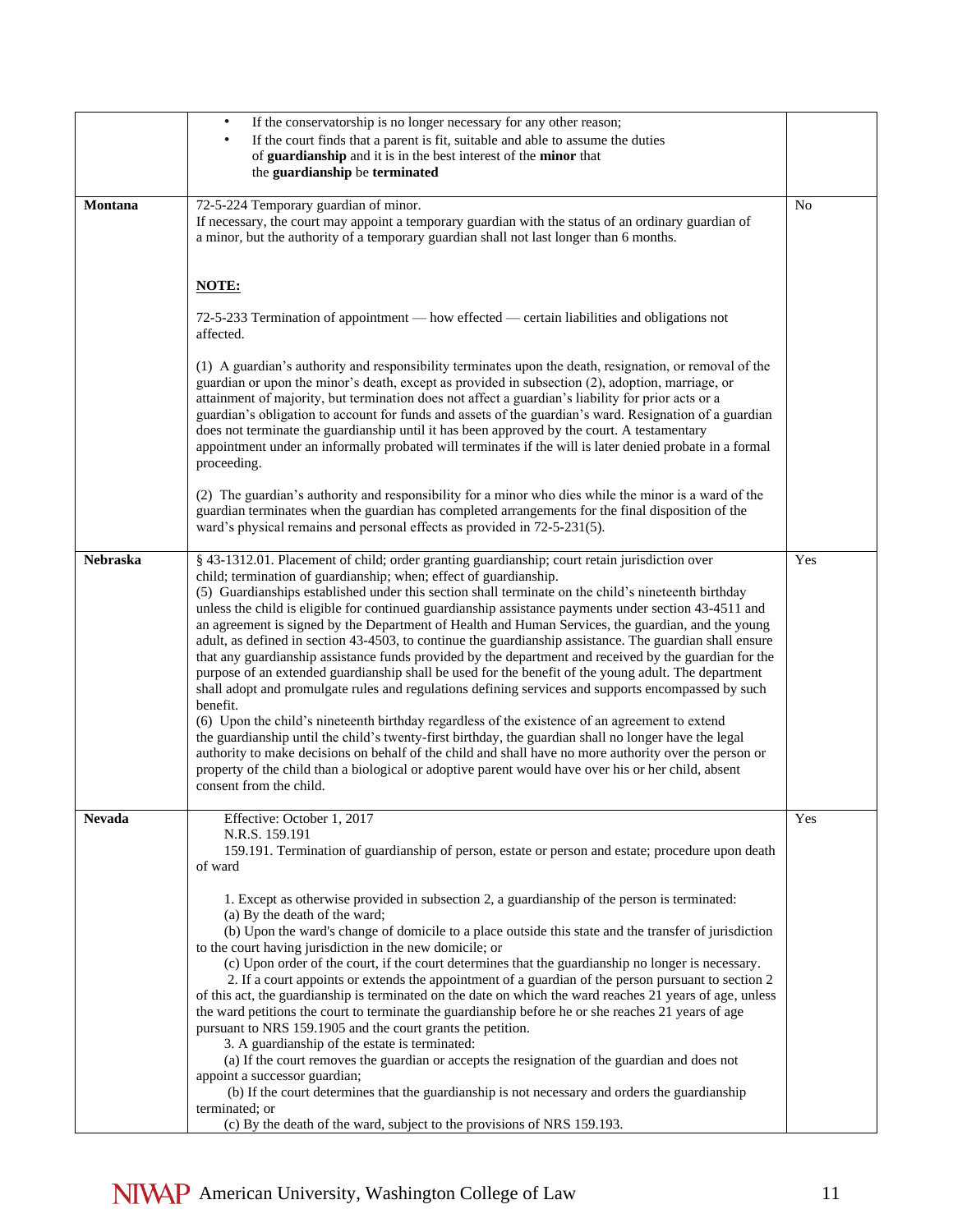| <b>New York</b>   | McKinney's SCPA § 1707                                                                                                                                                                                                                                                                                               | Yes |
|-------------------|----------------------------------------------------------------------------------------------------------------------------------------------------------------------------------------------------------------------------------------------------------------------------------------------------------------------|-----|
|                   | person.2 When the circumstances underlying the guardianship end, the guardianship may also end.<br>Therefore, for example, when an incapacitated parent regains capacity, he or she may petition to<br>terminate the guardianship and is entitled to a constitutional presumption the parent should have<br>custody. |     |
|                   | References<br>Guardianship of a minor who is not otherwise incapacitated ordinarily terminates upon the child's<br>adoption, death, or majority.1 In addition, the child's marriage typically terminates guardianship of the                                                                                         |     |
| <b>New Mexico</b> | § 11:14. Termination of guardianship                                                                                                                                                                                                                                                                                 | Yes |
|                   | (2) that termination of the kinship legal guardianship is in the best interests of the child.                                                                                                                                                                                                                        |     |
|                   | for her child, and                                                                                                                                                                                                                                                                                                   |     |
|                   | guardianship to demonstrate by clear and convincing evidence<br>(1) a change in his/her life that would support a finding that she has regained the ability to care                                                                                                                                                  |     |
| <b>New Jersey</b> | The burden of proof is upon the one bringing the petition (if it is the parent) to terminate the                                                                                                                                                                                                                     | Yes |
|                   | provide timely notice does not imply consent to the extension of jurisdiction pursuant to paragraph (2)                                                                                                                                                                                                              |     |
|                   | the minor's eighteenth birthday, within 30 days of the event giving rise to termination. Failure to                                                                                                                                                                                                                  |     |
|                   | shall provide written notice to the court of termination resulting from the death of the minor, or                                                                                                                                                                                                                   |     |
|                   | emancipated under relevant state law, or upon the issuance of a final decree of adoption. The guardian                                                                                                                                                                                                               |     |
| Hampshire         | (1) A guardianship of the person or of the estate of a minor shall terminate upon order of the court, the<br>death of the minor, the minor's eighteenth birthday, a finding by the court that the minor has been                                                                                                     |     |
| <b>New</b>        | 463:15. Termination of Guardianship.                                                                                                                                                                                                                                                                                 | Yes |
|                   | possible using the assets in the possession of the temporary guardian.                                                                                                                                                                                                                                               |     |
|                   | temporary guardian shall pay all of the final expenses and outstanding debts of the ward to the extent                                                                                                                                                                                                               |     |
|                   | possession of all or a portion of the ward's property until certification is received.<br>(b) If no personal representative has been appointed pursuant to chapter 138 or 139 of NRS, the                                                                                                                            |     |
|                   | receive such certification, the temporary guardian must seek approval from the court to maintain                                                                                                                                                                                                                     |     |
|                   | and it will take longer than 90 days after the date of the termination of the temporary guardianship to                                                                                                                                                                                                              |     |
|                   | appropriate authority acknowledging that the guardian has no further liability for taxes on the estate                                                                                                                                                                                                               |     |
|                   | than 90 days after the date of the termination of the temporary guardianship or until the court appoints a<br>personal representative of the estate, if any. If the temporary guardian is awaiting certification from the                                                                                            |     |
|                   | (2) Except as otherwise provided in this paragraph, perform the duties of guardian for not more                                                                                                                                                                                                                      |     |
|                   | (1) Continue possessing the ward's property; and                                                                                                                                                                                                                                                                     |     |
|                   | (a) The temporary guardian of the estate may:                                                                                                                                                                                                                                                                        |     |
|                   | 3. If the death of a ward causes the termination of a temporary guardianship before the hearing on<br>a general or special guardianship:                                                                                                                                                                             |     |
|                   | terminated or until the court appoints another temporary, general or special guardian.                                                                                                                                                                                                                               |     |
|                   | (b) Perform the duties of guardian for not more than 90 days after the temporary guardianship is                                                                                                                                                                                                                     |     |
|                   | (a) Continue possessing the ward's property; and                                                                                                                                                                                                                                                                     |     |
|                   | 2. If a temporary guardianship is terminated and a petition for general or special guardianship has<br>been filed, the temporary guardian of the estate may:                                                                                                                                                         |     |
|                   | shall seek approval from the court to maintain possession of all or a portion of the ward's property.                                                                                                                                                                                                                |     |
|                   | acknowledging that the guardian has no further liability for taxes on the estate, the temporary guardian                                                                                                                                                                                                             |     |
|                   | (b) If the temporary guardian is awaiting certification from the appropriate authority                                                                                                                                                                                                                               |     |
|                   | has not been filed:<br>(a) The temporary guardian shall immediately turn over all of the ward's property to the ward; or                                                                                                                                                                                             |     |
|                   | 1. If a temporary guardianship is terminated and a petition for a general or special guardianship                                                                                                                                                                                                                    |     |
|                   | 159.192. Termination of temporary guardianship                                                                                                                                                                                                                                                                       |     |
|                   | N.R.S. 159.192                                                                                                                                                                                                                                                                                                       |     |
|                   |                                                                                                                                                                                                                                                                                                                      |     |
|                   |                                                                                                                                                                                                                                                                                                                      |     |
|                   | provided in NRS 159.195 and 159.197; and<br>(b) No person has standing to file a petition pursuant to NRS 159.078.                                                                                                                                                                                                   |     |
|                   | affairs of the guardianship pursuant to NRS 159.193, and to distribute the property of the ward as                                                                                                                                                                                                                   |     |
|                   | (a) The guardian of the estate shall have no authority to act for the ward except to wind up the                                                                                                                                                                                                                     |     |
|                   | 6. Immediately upon the death of the ward:                                                                                                                                                                                                                                                                           |     |
|                   | appointed personal representative of the estate of the ward of the death of the ward within 30 days after<br>the death.                                                                                                                                                                                              |     |
|                   | 5. The guardian shall notify the court, all interested parties, the trustee, and the named executor or                                                                                                                                                                                                               |     |
|                   | as to the person, the estate, or the person and estate.                                                                                                                                                                                                                                                              |     |
|                   | 4. If the guardianship is of the person and estate, the court may order the guardianship terminated                                                                                                                                                                                                                  |     |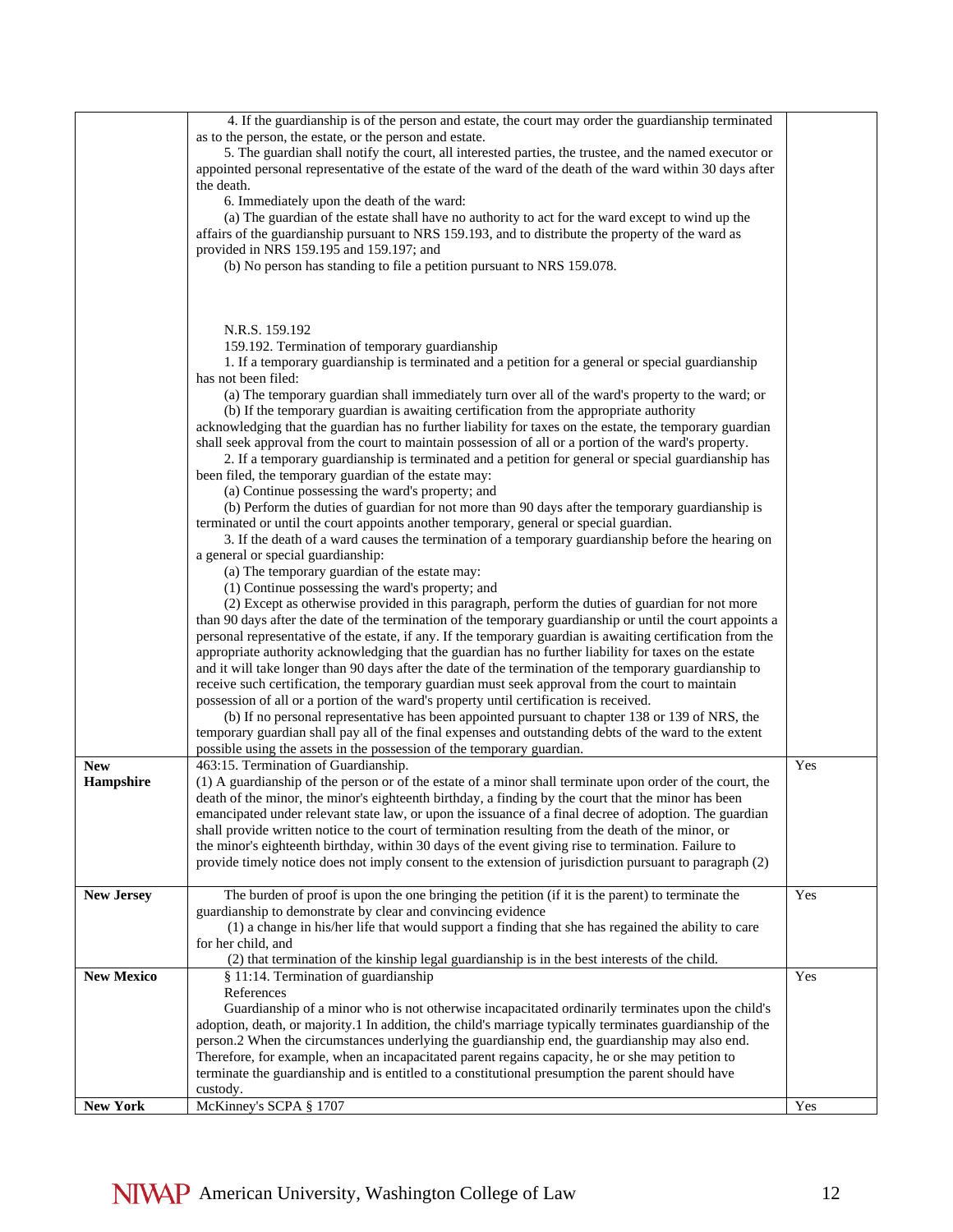|                       | (2) The term of office of a guardian of the person or property so appointed expires when the infant<br>attains majority, unless the infant consents to the continuation of or appointment of a guardian after his<br>or her eighteenth birthday, in which case such term of office expires on his or her twenty-first birthday,<br>or after such other shorter period as the court establishes upon good cause shown; except that the term<br>of office of a guardian of the person of an infant expires upon the infant's marriage prior to attaining<br>majority. The appointment of a guardian of a child shall expire when the infant or child reaches the age<br>of eighteen years, unless the infant or child consents to the continuation of a guardian after his or her<br>eighteenth birthday, in which case such term of office expires on his or her twenty-first birthday, or<br>unless vacated by the court prior to the infant or child's eighteenth or twenty-first birthday if the court<br>finds that, based upon clear and convincing evidence, the guardian failed to or is unable, unavailable or<br>unwilling to provide proper care and custody of the infant or child, or that the guardianship is no<br>longer in the best interests of the infant or child. |     |
|-----------------------|--------------------------------------------------------------------------------------------------------------------------------------------------------------------------------------------------------------------------------------------------------------------------------------------------------------------------------------------------------------------------------------------------------------------------------------------------------------------------------------------------------------------------------------------------------------------------------------------------------------------------------------------------------------------------------------------------------------------------------------------------------------------------------------------------------------------------------------------------------------------------------------------------------------------------------------------------------------------------------------------------------------------------------------------------------------------------------------------------------------------------------------------------------------------------------------------------------------------------------------------------------------------------------------|-----|
| <b>North Carolina</b> | N.C.G.S.A. § 35A-1295 - Termination of guardianship                                                                                                                                                                                                                                                                                                                                                                                                                                                                                                                                                                                                                                                                                                                                                                                                                                                                                                                                                                                                                                                                                                                                                                                                                                  | Yes |
|                       | (a) Every guardianship shall be <b>terminated</b> and all powers and duties of the <b>guardian</b> provided in                                                                                                                                                                                                                                                                                                                                                                                                                                                                                                                                                                                                                                                                                                                                                                                                                                                                                                                                                                                                                                                                                                                                                                       |     |
|                       | Article 9 of this Chapter shall cease when the ward:                                                                                                                                                                                                                                                                                                                                                                                                                                                                                                                                                                                                                                                                                                                                                                                                                                                                                                                                                                                                                                                                                                                                                                                                                                 |     |
|                       | (1) Ceases to be a minor as defined in G.S. $35A-1202(12)$ ,                                                                                                                                                                                                                                                                                                                                                                                                                                                                                                                                                                                                                                                                                                                                                                                                                                                                                                                                                                                                                                                                                                                                                                                                                         |     |
|                       | (2) Is adjudicated to be restored to competency pursuant to the provisions of G.S. 35A-1130, or<br>$(3)$ Dies.                                                                                                                                                                                                                                                                                                                                                                                                                                                                                                                                                                                                                                                                                                                                                                                                                                                                                                                                                                                                                                                                                                                                                                       |     |
|                       | (b) Notwithstanding subsection (a), a guardian of the estate or a general guardian is responsible for                                                                                                                                                                                                                                                                                                                                                                                                                                                                                                                                                                                                                                                                                                                                                                                                                                                                                                                                                                                                                                                                                                                                                                                |     |
|                       | all accountings required by Article 10 of this Chapter until the guardian is discharged by the clerk.                                                                                                                                                                                                                                                                                                                                                                                                                                                                                                                                                                                                                                                                                                                                                                                                                                                                                                                                                                                                                                                                                                                                                                                |     |
|                       |                                                                                                                                                                                                                                                                                                                                                                                                                                                                                                                                                                                                                                                                                                                                                                                                                                                                                                                                                                                                                                                                                                                                                                                                                                                                                      |     |
|                       |                                                                                                                                                                                                                                                                                                                                                                                                                                                                                                                                                                                                                                                                                                                                                                                                                                                                                                                                                                                                                                                                                                                                                                                                                                                                                      |     |
| <b>North Dakota</b>   | NDCC, § 30.1-27-10. (5-210) Termination of appointment of guardian--General<br>A guardian's authority and responsibility terminates upon the death, resignation, or removal of the<br>guardian, or upon the minor's death, adoption, marriage, or attainment of majority, but<br>termination does not affect the guardian's liability for prior acts, nor the guardian's obligation to<br>account for funds and assets of the ward. Resignation of a guardian does not terminate the guardianship<br>until it has been approved by the court. A testamentary appointment under an informally probated will<br>terminates if the will is later denied probate in a formal proceeding.                                                                                                                                                                                                                                                                                                                                                                                                                                                                                                                                                                                                 | Yes |
|                       | <b>NOTE:</b>                                                                                                                                                                                                                                                                                                                                                                                                                                                                                                                                                                                                                                                                                                                                                                                                                                                                                                                                                                                                                                                                                                                                                                                                                                                                         |     |
|                       | NDCC, 30.1-27-12 - Resignation or removal proceedings<br>(1) Any person interested in the welfare of a ward, or the ward, if fourteen or more years of age, may<br>petition for removal of a guardian on the ground that removal would be in the best interests of the ward.<br>A guardian may petition for permission to resign. A petition for removal or for permission to resign<br>may, but need not, include a request for appointment of a successor guardian.<br>(2) After notice and hearing on a petition for removal or for permission to resign, the court may<br>terminate the guardianship and make any further order that may be appropriate.<br>(3) If, at any time in the proceeding, the court determines that the interests of the ward are, or may be,<br>inadequately represented, it may appoint an attorney to represent the minor, giving consideration to the<br>preference of the minor if the minor is fourteen or more years of age.                                                                                                                                                                                                                                                                                                                     |     |
| Ohio                  | Lake County Common Pleas Probate Rule 66.14                                                                                                                                                                                                                                                                                                                                                                                                                                                                                                                                                                                                                                                                                                                                                                                                                                                                                                                                                                                                                                                                                                                                                                                                                                          | Yes |
|                       | <b>Rule 66.14 Terminations</b><br>Except for the termination of a guardianship of a minor attaining the age of majority or upon death of<br>the ward, a termination of guardianship shall require notice to all persons designated in R.C. 2111.04,<br>and to any other individual who received actual notice of the original appointment of the guardian. It is<br>the responsibility of the applicant for termination to perfect service pursuant to Civ.R. 73 when<br>termination is requested. A Certificate of Service with supporting documentation satisfactory to the<br>Court must be filed prior to the consideration of the application.                                                                                                                                                                                                                                                                                                                                                                                                                                                                                                                                                                                                                                  |     |
| <b>Oklahoma</b>       | Suspension, Removal or Termination of Guardian                                                                                                                                                                                                                                                                                                                                                                                                                                                                                                                                                                                                                                                                                                                                                                                                                                                                                                                                                                                                                                                                                                                                                                                                                                       | Yes |
|                       | 30 Okl.St.Ann. § 4-801 Removal of guardians                                                                                                                                                                                                                                                                                                                                                                                                                                                                                                                                                                                                                                                                                                                                                                                                                                                                                                                                                                                                                                                                                                                                                                                                                                          |     |
|                       | A guardian may be removed by the district court for any of the following causes:                                                                                                                                                                                                                                                                                                                                                                                                                                                                                                                                                                                                                                                                                                                                                                                                                                                                                                                                                                                                                                                                                                                                                                                                     |     |
|                       | For abuse of his fiduciary responsibility.                                                                                                                                                                                                                                                                                                                                                                                                                                                                                                                                                                                                                                                                                                                                                                                                                                                                                                                                                                                                                                                                                                                                                                                                                                           |     |
|                       | For continued failure to perform his duties.                                                                                                                                                                                                                                                                                                                                                                                                                                                                                                                                                                                                                                                                                                                                                                                                                                                                                                                                                                                                                                                                                                                                                                                                                                         |     |
|                       | For incapacity to perform his duties.<br>For gross immorality.                                                                                                                                                                                                                                                                                                                                                                                                                                                                                                                                                                                                                                                                                                                                                                                                                                                                                                                                                                                                                                                                                                                                                                                                                       |     |
|                       |                                                                                                                                                                                                                                                                                                                                                                                                                                                                                                                                                                                                                                                                                                                                                                                                                                                                                                                                                                                                                                                                                                                                                                                                                                                                                      |     |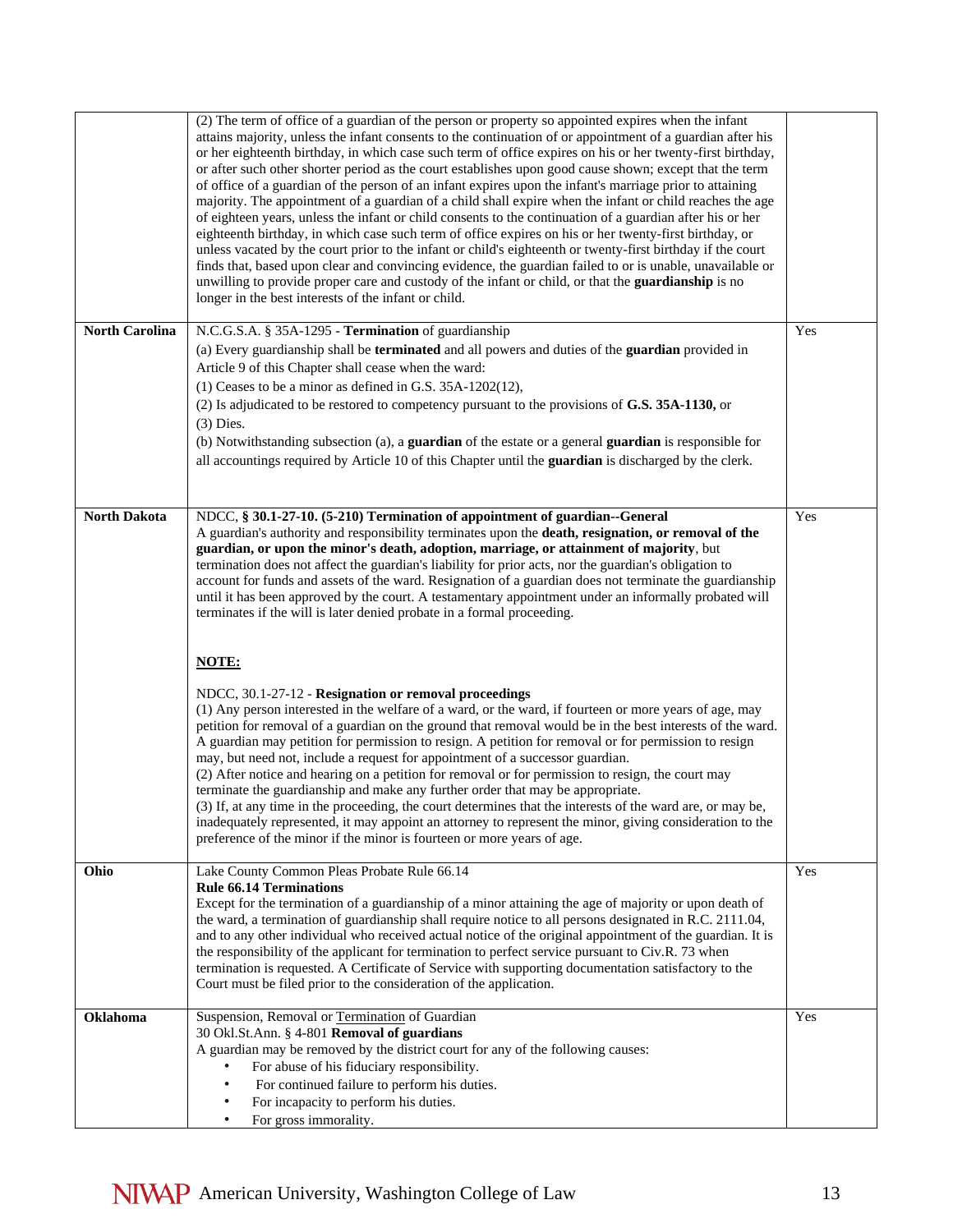|              | For having an interest adverse to the faithful performance of his duties.<br>$\bullet$                                                                                                                      |     |
|--------------|-------------------------------------------------------------------------------------------------------------------------------------------------------------------------------------------------------------|-----|
|              | If the instrument in which the person was nominated as guardian is judicially determined to                                                                                                                 |     |
|              | be invalid.                                                                                                                                                                                                 |     |
|              | In the case of guardian of the property, for insolvency.<br>$\bullet$                                                                                                                                       |     |
|              | When it is no longer proper that the ward should be under<br>$\bullet$                                                                                                                                      |     |
|              | <b>NOTE:</b>                                                                                                                                                                                                |     |
|              |                                                                                                                                                                                                             |     |
|              | 30 Okl.St.Ann. § 4-804                                                                                                                                                                                      |     |
|              | § 4-804. Termination of guardianship when unnecessary                                                                                                                                                       |     |
|              | The guardian of an incapacitated or partially incapacitated person or minor may be discharged by the                                                                                                        |     |
|              | court when it appears to the court, on the application of the ward or otherwise, that the guardianship is<br>no longer necessary.                                                                           |     |
|              |                                                                                                                                                                                                             |     |
| Oregon       | HANDBOOK FOR CLE Seminars- Guardianships and Conservatorships (Sponsored by the Elder                                                                                                                       | Yes |
|              | Law Section): Chapter 1(E) —Guardianship for Adults and Alternatives E. Termination of the                                                                                                                  |     |
|              | Guardian's Authority. (Termination of the Guardian's authority)                                                                                                                                             |     |
|              | The authority of the guardian ends upon the death, resignation or removal of the                                                                                                                            |     |
|              | fiduciary. Upon termination of the guardian's authority, if the need for a guardian still exists, a                                                                                                         |     |
|              | petition to appoint a successor guardian must be filed and served in the same manner as the                                                                                                                 |     |
|              | original petition. Under ORS 125.090(2), the court has authority to terminate the guardianship if                                                                                                           |     |
|              | the protected person has died, if the need for a guardianship no longer exists due to restoration of                                                                                                        |     |
|              | capacity, or the best interest of the protected person would be served by the termination of the<br>guardianship                                                                                            |     |
| Pennsylvania | Title 23 - DOMESTIC RELATIONS - Chapter 56 - Standby Guardianship - Section 5602 -                                                                                                                          | Yes |
|              | <b>Definitions</b>                                                                                                                                                                                          |     |
|              |                                                                                                                                                                                                             |     |
|              | "Standby guardian." Is defined here as "a person named by a designator to assume the duties of                                                                                                              |     |
|              | coguardian or guardian of a minor and whose authority becomes effective upon the incapacity,<br>debilitation and consent, or death of the minor's parent."                                                  |     |
|              | 23 PA Cons Stat § 5602 (2016)                                                                                                                                                                               |     |
|              |                                                                                                                                                                                                             |     |
|              | <b>Section 5614 - Revocation</b>                                                                                                                                                                            |     |
|              | § 5614. Revocation.                                                                                                                                                                                         |     |
|              | (a) Prepetition.--Prior to a petition being filed under section 5612 (relating to petition for approval<br>of a designation), the designator may revoke a standby guardianship by simple destruction of the |     |
|              | designation and notification of the revocation to the standby guardian.                                                                                                                                     |     |
|              | (b) Postpetition.--After a petition has been filed, the designator may revoke a standby                                                                                                                     |     |
|              | guardianship by:                                                                                                                                                                                            |     |
|              | (1) executing a written revocation;                                                                                                                                                                         |     |
|              | (2) filing the revocation with the court; and<br>(3) notifying the persons named in the designation of the revocation in writing.                                                                           |     |
|              | (c) Unwritten revocation.--Regardless of whether a petition has been filed, an unwritten revocation                                                                                                         |     |
|              | may be considered by the court if it can be proven by clear and convincing evidence.                                                                                                                        |     |
|              | 23 PA Cons Stat § 5614 (2016)                                                                                                                                                                               |     |
|              | <b>Section 5614 - Revocation</b>                                                                                                                                                                            |     |
|              | § 5614. Revocation.                                                                                                                                                                                         |     |
|              | (a) Prepetition.--Prior to a petition being filed under section 5612 (relating to petition for approval                                                                                                     |     |
|              | of a designation), the designator may revoke a standby guardianship by simple destruction of the                                                                                                            |     |
|              | designation and notification of the revocation to the standby guardian.                                                                                                                                     |     |
|              | (b) Postpetition.--After a petition has been filed, the designator may revoke a standby                                                                                                                     |     |
|              | guardianship by:                                                                                                                                                                                            |     |
|              |                                                                                                                                                                                                             |     |
|              | (1) executing a written revocation;                                                                                                                                                                         |     |
|              | (2) filing the revocation with the court; and                                                                                                                                                               |     |
|              | (3) notifying the persons named in the designation of the revocation in writing.<br>Unwritten revocation.--Regardless of whether a petition has been filed, an unwritten<br>(b)                             |     |
|              | revocation may be considered by the court if it can be proven by clear and convincing                                                                                                                       |     |
|              | evidence.                                                                                                                                                                                                   |     |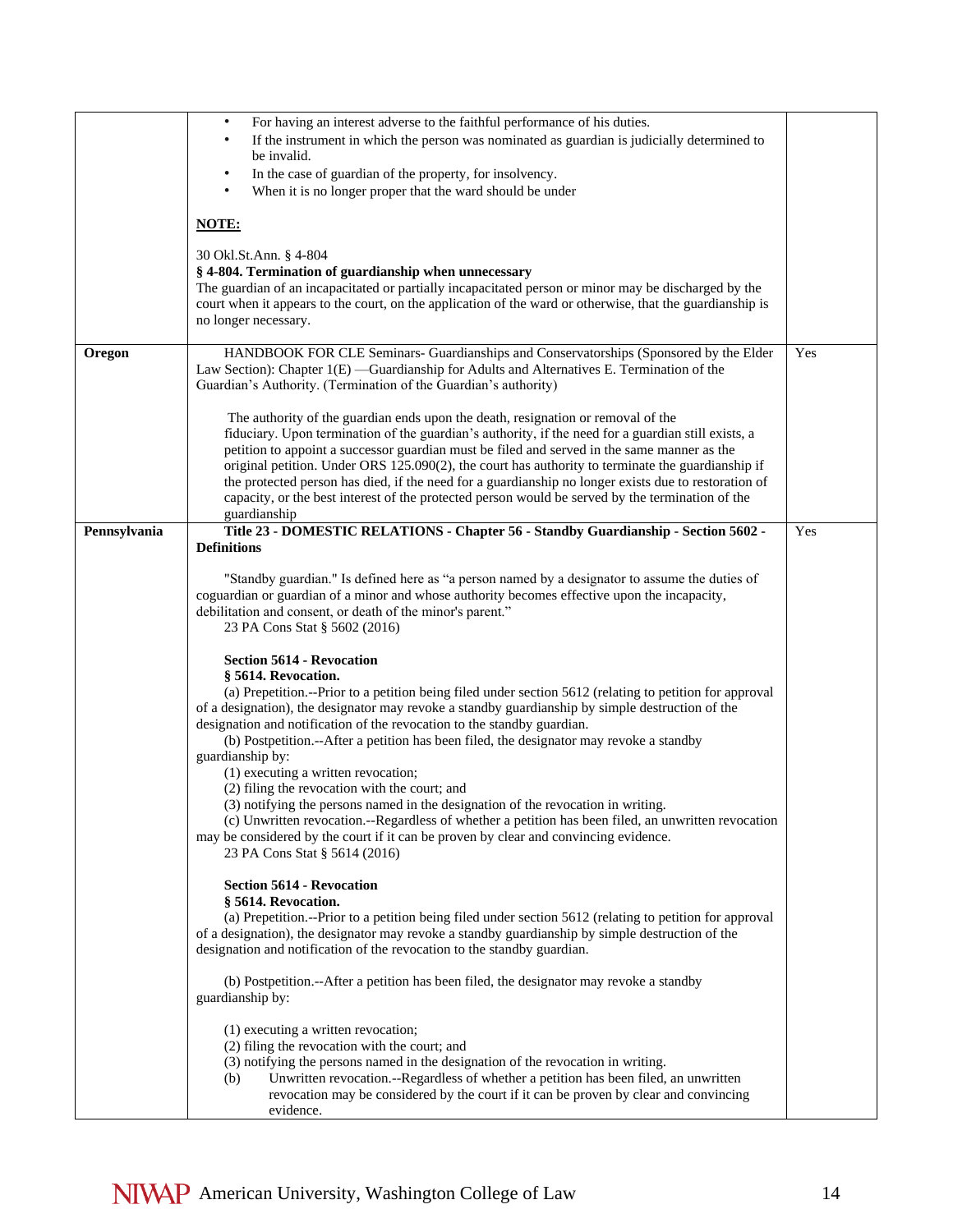|                       | 23 PA Cons Stat § 5614 (2016)                                                                                                                                                                                                                                                                                                                                                                                                                                                                                                                                                                                                                                                                                                                                                                                                                                                                                                                                                                                                                                                                                                                                                                                                                      |     |
|-----------------------|----------------------------------------------------------------------------------------------------------------------------------------------------------------------------------------------------------------------------------------------------------------------------------------------------------------------------------------------------------------------------------------------------------------------------------------------------------------------------------------------------------------------------------------------------------------------------------------------------------------------------------------------------------------------------------------------------------------------------------------------------------------------------------------------------------------------------------------------------------------------------------------------------------------------------------------------------------------------------------------------------------------------------------------------------------------------------------------------------------------------------------------------------------------------------------------------------------------------------------------------------|-----|
| <b>Rhode Island</b>   | Gen.Laws 1956, § 33-15-18 - Removal of limited guardian or guardian or conservator--                                                                                                                                                                                                                                                                                                                                                                                                                                                                                                                                                                                                                                                                                                                                                                                                                                                                                                                                                                                                                                                                                                                                                               | Yes |
|                       | <b>Resignation</b><br>(a) Removal may be requested by the ward or anyone acting on behalf of the ward, including the<br>limited guardian, guardian or conservator. The ward may retain counsel for this purpose.<br>The court shall remove any limited guardians, guardian or conservator appointed or approved<br>by it upon finding that the limited guardian, guardian or conservator has not fulfilled, or is no<br>longer able to fulfill, the duties of the appointment as set forth by the order itself and/or the<br>limited guardianship and guardianship law.<br>The court shall remove any limited guardian or guardian or conservator upon finding that the<br>$\bullet$<br>ward, based on a decision making assessment tool, has the capacity to make decisions<br>regarding his or her health care, finances, residence, and/or relationships.<br>(b) A limited guardian or guardian or conservator may resign. The court shall accept the resignation of<br>any limited guardian or guardian or conservator after he or she has accounted with the court for the<br>estate of his or her ward in his or her possession and filed a report regarding the status of the ward<br>including the ward's current residence and condition. |     |
| <b>South Carolina</b> | No Case Law specifying duration of or termination of guardianship found currently                                                                                                                                                                                                                                                                                                                                                                                                                                                                                                                                                                                                                                                                                                                                                                                                                                                                                                                                                                                                                                                                                                                                                                  |     |
| <b>South Dakota</b>   | SDCL § 29A-5-501 Termination of guardian's or conservator's appointment<br>A guardian's or conservator's appointment terminates upon the death, resignation or removal of the<br>guardian or conservator or upon the termination of the guardianship or conservatorship. A termination<br>of an appointment does not affect the liability of a guardian or conservator for prior acts or the<br>responsibility of a conservator to account for the minor's or protected person's estate.<br>DCL § 29A-5-505<br>29A-5-505. Termination of guardianship or conservatorship upon minor's death or majority--<br>Adoption or emancipation of minor<br>A guardianship or conservatorship of a minor shall terminate upon the minor's death or attainment of<br>majority, if jurisdiction is transferred to another state, or if ordered by the court following a hearing<br>thereon. A guardianship, but not a conservatorship, shall also terminate upon the minor's adoption or<br>emancipation, and the court may elect to continue a guardianship until the minor's attainment of age<br>twenty-one if the guardian was appointed pursuant to the provisions of chapters 26-7A, 26-8A, 26-8B,<br>and $26-8C$ .                                      | Yes |
| <b>Tennessee</b>      | 34-2-106. Minor attaining eighteen (18) years of age -- Termination or continuation of guardianship.<br>(a) Except as provided in subsection (c), when the minor for whom a guardian of the person is serving<br>reaches the age of eighteen (18) years of age, the guardianship of the person of<br>the minor shall terminate.<br>(c) If a minor for whom a guardian of the person or estate is serving has previously been determined to<br>be a disabled person, when the minor reaches eighteen (18) years of age, the guardian shall<br>automatically continue as conservator. If the guardian is the department of children's services, this<br>subsection (c) shall not apply.                                                                                                                                                                                                                                                                                                                                                                                                                                                                                                                                                              | Yes |
| <b>Texas</b>          | ESTATES CODE TITLE 3 - GUARDIANSHIP AND RELATED PROCEDURES<br>CHAPTER 1202 - MODIFICATION OR TERMINATION OF GUARDIANSHIP Sec. 1202.001.<br>TERM OF GUARDIAN OR GUARDIANSHIP.<br>(a) Unless otherwise discharged as provided by law, a guardian remains in office until the estate<br>is closed.<br>(b) A guardianship shall be settled and closed when the ward:<br>(1) dies and, if the ward was married, the ward's spouse qualifies as survivor in community;<br>(2) is found by the court to have full capacity to care for himself or herself and to manage the<br>ward's property;<br>$(3)$ is no longer a minor; or<br>(4) no longer must have a guardian appointed to receive funds due the ward from any<br>governmental source.<br>(c) An order appointing a guardian or a successor guardian may specify a period of not more than<br>one year during which a petition for adjudication that the ward no longer requires the guardianship may<br>not be filed without special leave.                                                                                                                                                                                                                                                    | Yes |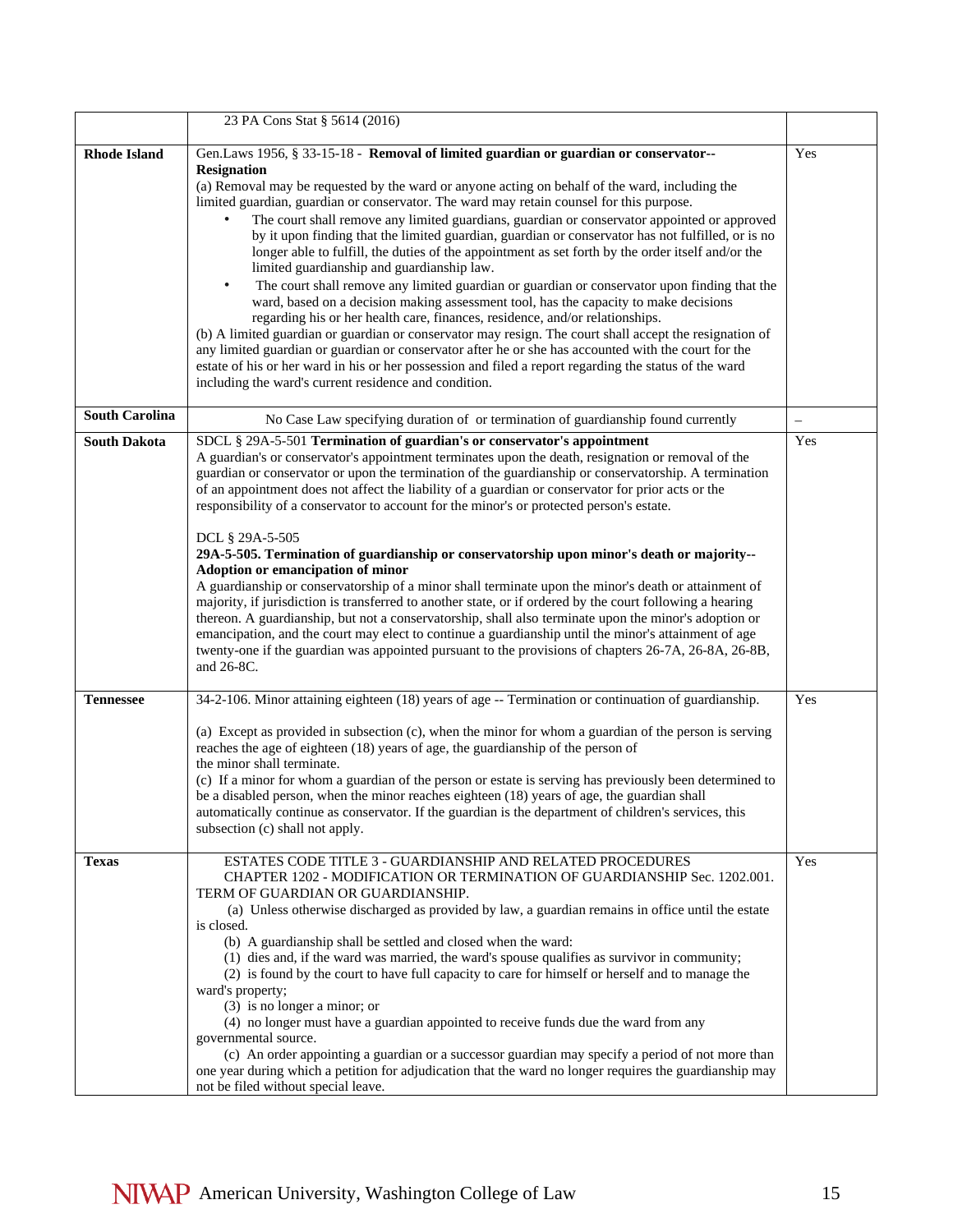|                       | (d) A request for an order under this section may be made by informal letter to the court. A<br>person who knowingly interferes with the transmission of the request to the court may be adjudged<br>guilty of contempt of court.<br>(e) If a nonresident guardian of a nonresident ward qualifies as guardian under this title, any<br>resident guardian's guardianship may be terminated.                                                                                                                                                                                                                                                                                                                                                                                                                                                                                                                                                                                                                                                                                                                                                                                                                                                                                                                                                                                                                                                                                                                                                                                                                                                                                                             |     |
|-----------------------|---------------------------------------------------------------------------------------------------------------------------------------------------------------------------------------------------------------------------------------------------------------------------------------------------------------------------------------------------------------------------------------------------------------------------------------------------------------------------------------------------------------------------------------------------------------------------------------------------------------------------------------------------------------------------------------------------------------------------------------------------------------------------------------------------------------------------------------------------------------------------------------------------------------------------------------------------------------------------------------------------------------------------------------------------------------------------------------------------------------------------------------------------------------------------------------------------------------------------------------------------------------------------------------------------------------------------------------------------------------------------------------------------------------------------------------------------------------------------------------------------------------------------------------------------------------------------------------------------------------------------------------------------------------------------------------------------------|-----|
| Utah                  | U.C.A. 1953 § 75-5-210<br>§ 75-5-210. Termination of appointment of guardian--General<br>A guardian's authority and responsibility terminates upon the death, resignation, or removal of the<br>guardian or upon the minor's death, adoption, marriage, or attainment of majority, but termination does<br>not affect his liability for prior acts nor his obligation to account for funds and assets of his ward.<br>Resignation of a guardian does not terminate the guardianship until it has been approved by the court.<br>A testamentary appointment under an informally probated will terminates if the will is later denied<br>probate in a formal proceeding.                                                                                                                                                                                                                                                                                                                                                                                                                                                                                                                                                                                                                                                                                                                                                                                                                                                                                                                                                                                                                                  | Yes |
| <b>Vermont</b>        | 14 V.S.A. § 3077<br>§ 3077. Termination and modification of guardianship<br>(1) A person under guardianship or any person interested in the welfare of the person under<br>guardianship may file a motion for termination or modification of the guardianship. Grounds for the<br>termination or modification of the guardianship shall include:<br>the death of the guardian;<br>$\bullet$<br>the failure of the guardian to file an annual report, or the failure to file such report in a timely<br>$\bullet$<br>manner;<br>the failure of the guardian to act in accord with an order of the court;<br>$\bullet$<br>a change in the ability of the person under guardianship to manage his or her personal care or<br>financial affairs;<br>a change in the capacity or suitability of the guardian for carrying out his or her powers and<br>$\bullet$<br>duties, including but not limited to any current or past expressed preferences of the person<br>under guardianship to have an alternative person appointed as guardian.                                                                                                                                                                                                                                                                                                                                                                                                                                                                                                                                                                                                                                                                  | Yes |
| <b>Virgin Islands</b> | 15 V.I.C. § 5-318<br>§ 5-318 Termination or modification of guardianship<br>(1) A guardianship terminates upon the death of the ward or upon order of the Court.<br>(2) On petition of a ward, a guardian, or another person interested in the ward's welfare, the Court may<br>terminate a guardianship if the ward no longe r needs the assistance or protection of a guardian. The<br>Court may modify the type of appointment or powers granted to the guardian if the extent of protection<br>or assistance previously granted is currently excessive or insufficient or the ward's capacity to provide<br>for support, care, education, health, and welfare has so changed as to warrant that action.<br>(3) Except as otherwise ordered by the Court for good cause, the Court, before terminating a<br>guardianship, shall follow the same procedures to safeguard the rights of the ward as apply to a petition<br>for guardianship. Upon presentation by the petitioner of evidence establishing a prima facie case for<br>termination, the Court shall order the termination unless it is proven that continuation of the<br>guardianship is in the best interest of the ward.<br>15 V.I.C. § 5-112<br>§ 5-112 Termination of, or change in guardian's or conservator's appointment                                                                                                                                                                                                                                                                                                                                                                                                          | Yes |
|                       | (1) The appointment of a guardian or conservator terminates upon the death, resignation, or removal of<br>the guardian or conservator or upon termination of the guardianship or conservatorship. A resignation<br>of a guardian or conservator is effective when approved by the Court.<br>A parental or spousal appointment as guardian under an informally probated will terminates if the<br>will is later denied probate in a formal proceeding. Termination of the appointment of a guardian or<br>conservator does not affect the liability of either for previous acts or the obligation to account for<br>money and other assets of the ward or protected person.<br>(2) A ward, protected person, or person interested in the welfare of a ward or protected person may<br>petition for removal of a guardian or conservator on the ground that removal would be in the best<br>interest of the ward or protected person or for other good cause. A guardian or conservator may petition<br>for permission to resign. A petition for removal or permission to resign may include a request for<br>appointment of a successor guardian or conservator.<br>(3) The Court may appoint an additional guardian or conservator at any time, to serve immediately or<br>upon some other designated event, and may appoint a successor guardian or conservator in the event of<br>a vacancy or make the appointment in contemplation of a vacancy, to serve if a vacancy occurs. An<br>additional or successor guardian or conservator may file an acceptance of appointment at any time after<br>the appointment, but not later than 30 days after the occurrence of the vacancy or other designated |     |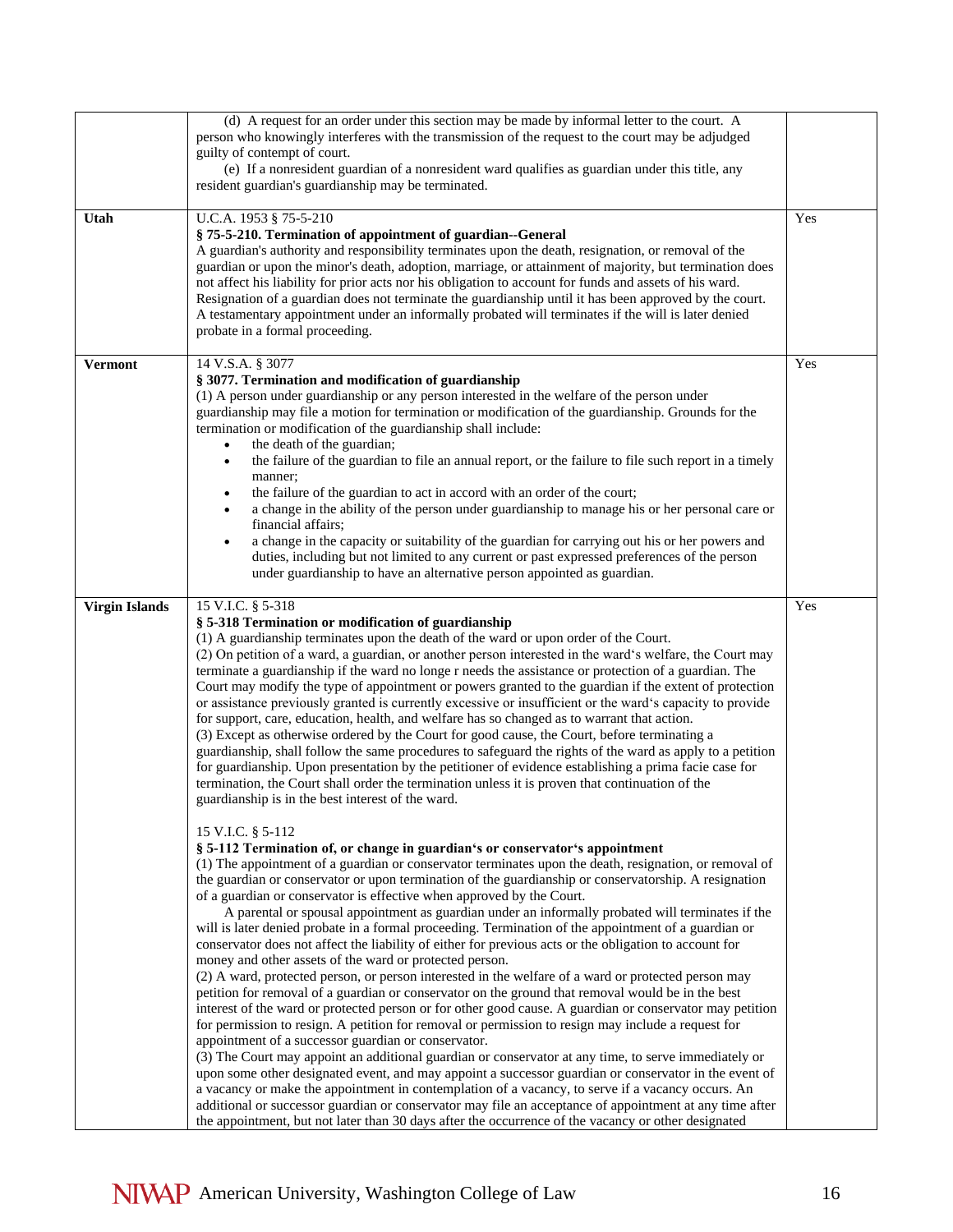|                      | event. The additional or successor guardian or conservator becomes eligible to act on the occurrence of          |     |
|----------------------|------------------------------------------------------------------------------------------------------------------|-----|
|                      | the vacancy or designated event, or the filing of the acceptance of appointment, whichever last occurs.          |     |
|                      | A successor guardian or conservator succeeds to the predecessor's powers, and a successor conservator            |     |
|                      | succeeds to the predecessor's title to the protected person's assets.                                            |     |
|                      |                                                                                                                  |     |
| Virginia             | VA Code Ann§ 64.2-1803. Termination of guardianship                                                              | Yes |
|                      | Unless the guardian of a minor's estate dies, is removed, or resigns the guardianship, the guardian shall        |     |
|                      | continue in office until the minor attains the age of majority or, in the case of testamentary                   |     |
|                      | guardianship, until the termination of the period set forth in the testator's will. At the expiration of the     |     |
|                      | guardianship, the guardian shall deliver and pay all the estate and money in his possession, or with             |     |
|                      | which he is chargeable, to the person entitled to receive such estate and money.                                 |     |
| Washington           | West's RCWA 13.36.070                                                                                            | Yes |
|                      | 13.36.070. Guardianship termination--Petition, affidavit                                                         |     |
|                      | (1) Any party to a guardianship proceeding may request termination of the guardianship by filing                 |     |
|                      | a petition and supporting affidavit alleging a substantial change has occurred in the circumstances of           |     |
|                      | the child or the guardian and that the termination is necessary to serve the best interests of the child.        |     |
|                      | The petition and affidavit must be served on the department or supervising agency and all parties to the         |     |
|                      | guardianship.                                                                                                    |     |
|                      | (2) Except as provided in subsection (3) of this section, the court shall not terminate a                        |     |
|                      | guardianship unless it finds, upon the basis of facts that have arisen since the guardianship was                |     |
|                      | established or that were unknown to the court at the time the guardianship was established, that a               |     |
|                      | substantial change has occurred in the circumstances of the child or the guardian and that termination           |     |
|                      | of the guardianship is necessary to serve the best interests of the child. The effect of a guardian's duties     |     |
|                      | while serving in the military potentially impacting guardianship functions shall not, by itself, be a            |     |
|                      | substantial change of circumstances justifying termination of a guardianship.                                    |     |
|                      | (3) The court may terminate a guardianship on the agreement of the guardian, the child, if the                   |     |
|                      | child is age twelve years or older, and a parent seeking to regain custody of the child if the court finds       |     |
|                      | by a preponderance of the evidence and on the basis of facts that have arisen since the guardianship             |     |
|                      | was established that:                                                                                            |     |
|                      | (a) The parent has successfully corrected the parenting deficiencies identified by the court in the              |     |
|                      | dependency action, and the circumstances of the parent have changed to such a degree that returning              |     |
|                      | the child to the custody of the parent no longer creates a risk of harm to the child's health, welfare, and      |     |
|                      | safety;<br>(b) The child, if age twelve years or older, agrees to termination of the guardianship and the return |     |
|                      | of custody to the parent; and                                                                                    |     |
|                      | (c) Termination of the guardianship and return of custody of the child to the parent is in the                   |     |
|                      | child's best interests.                                                                                          |     |
|                      | (4) Upon the entry of an order terminating a guardianship, the court shall enter an order:                       |     |
|                      | (a) Granting the child's parent with legal and physical custody of the child;                                    |     |
|                      | (b) Granting a substitute guardian with legal and physical custody of the child; or                              |     |
|                      | (c) Directing the child to be temporarily placed in the custody of the department for placement                  |     |
|                      | with a relative or other suitable person as defined in RCW $13.34.130(1)(b)$ , if available, or in an            |     |
|                      | appropriate licensed out-of-home placement, and directing that the department file a dependency                  |     |
|                      | petition on behalf of the child.                                                                                 |     |
| <b>West Virginia</b> | W. Va. Code, § 44-10-3                                                                                           | Yes |
|                      | § 44-10-3. Appointment and termination of guardian for a minor                                                   |     |
|                      | The court, the guardian or the minor may revoke or terminate the guardianship appointment when:                  |     |
|                      | The minor reaches the age of eighteen and executes a release stating that the guardian's estate                  |     |
|                      | was properly administered and that the minor has received the assets of the estate from the                      |     |
|                      | guardian;                                                                                                        |     |
|                      | The guardian or the minor dies;                                                                                  |     |
|                      | The guardian petitions the court to resign and the court enters an order approving the                           |     |
|                      | resignation; or<br>A petition is filed by the guardian, the minor, a parent or an interested person or upon the  |     |
|                      | motion of the court stating that the minor is no longer in need of the assistance or protection of               |     |
|                      | a guardian due to changed circumstances and the termination of the guardianship would be in                      |     |
|                      | the minor's best interest.                                                                                       |     |
|                      |                                                                                                                  |     |
|                      | For a petition to revoke or terminate a guardianship filed by a parent, the burden of proof is on the            |     |
|                      | moving party to show by a preponderance of the evidence that there has been a material change of                 |     |
|                      | circumstances and that a revocation or termination is in the child's best interest.                              |     |
|                      |                                                                                                                  |     |